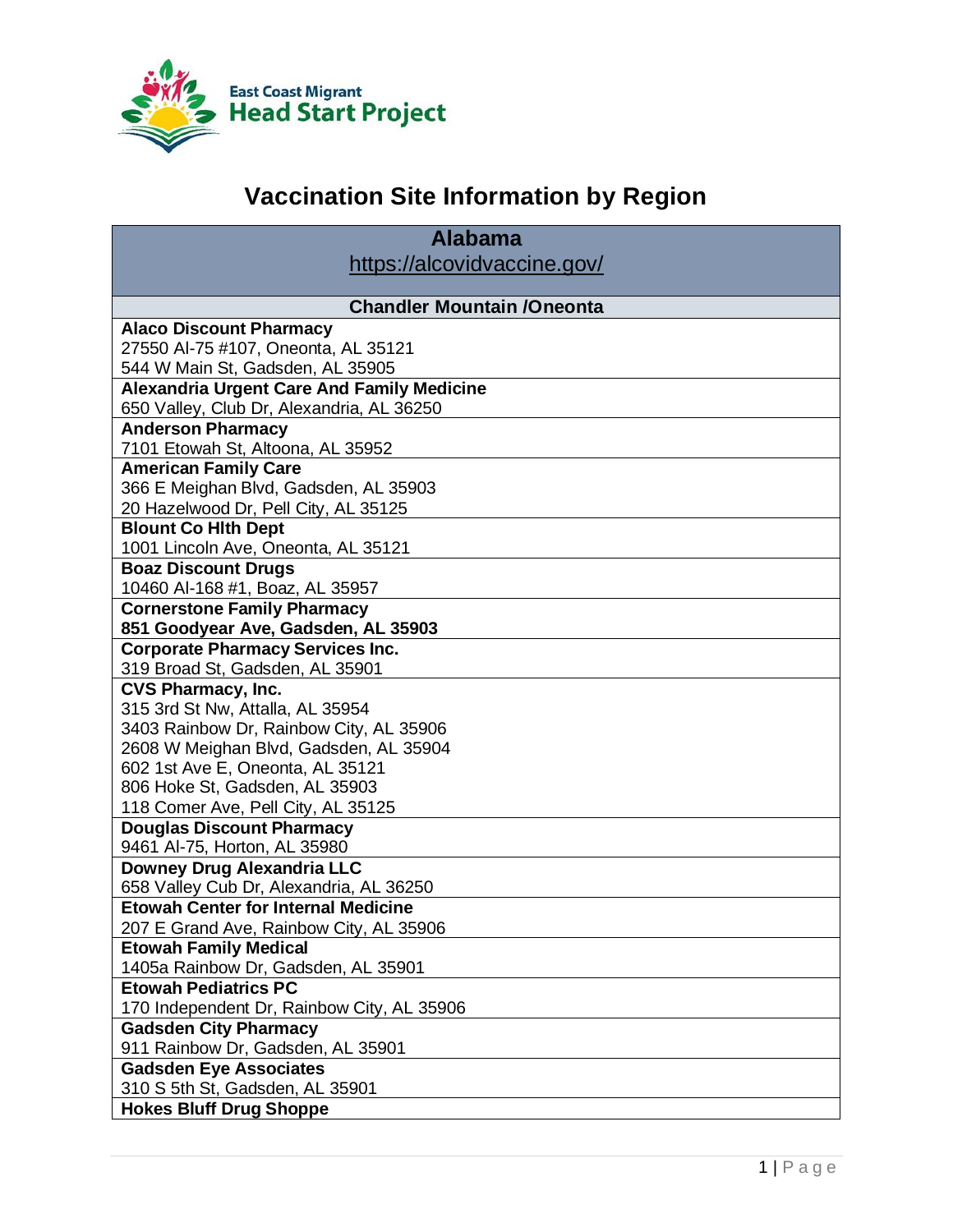| 5702 US-278, Hokes Bluff, AL 35903                                  |
|---------------------------------------------------------------------|
| <b>J &amp; M Pharmacy And Compounding Center LLC</b>                |
| 2040 2nd Ave E Ste C, Oneonta, AL 35121                             |
| <b>Jerry's Discount Pharmacy</b>                                    |
| 300 Wall St, Gadsden, AL 35904                                      |
| <b>Mainstreet Family Care</b>                                       |
| 2022 2nd Ave E, Oneonta, AL 35121                                   |
| <b>Mountain View Hospital Gadsden</b>                               |
| 3001 Scenic Hwy, Gadsden, AL 35904                                  |
| <b>Physicians Apothecary</b>                                        |
| 1011 Forrest Ave, Gadsden, AL 35901                                 |
| <b>Premier Family Care Blountsville</b>                             |
| 68278 Main St, Blountsville, AL 35031                               |
| <b>Primary Care Services-Blount LLC</b>                             |
| 101 Lemley Dr Ste A, Oneonta, AL 35121                              |
| <b>Publix</b>                                                       |
| 128 W Grand Ave, Rainbow City, AL 35906                             |
| <b>Ragland Pharmacy</b>                                             |
| 1560 Main St, Ragland, AL 35131                                     |
| <b>Sand Mountain Family Practice</b>                                |
| 5104 Us-431, Albertville, AL 35950                                  |
| <b>Snead Pharmacy</b>                                               |
| 87458 Us-278, Snead, AL 35952                                       |
| <b>Southside Family Pharmacy</b><br>1250 Al-77, Southside, AL 35907 |
|                                                                     |
|                                                                     |
| <b>Super Bee Pharmacy</b>                                           |
| 3354 Rainbow Dr, Rainbow City, AL 35906                             |
| <b>United Doctors Family Medical Center LLC</b>                     |
| 2986 Us-431, Boaz, AL 35957                                         |
| <b>Walgreens Co.</b>                                                |
| 3434 Rainbow Dr, Rainbow City, AL 35906                             |
| 107 E Meighan Blvd, Gadsden, AL 35903                               |
| 920 US-431, Boaz, AL 35957<br>1649 Martin St N, Pell City, AL 35125 |
| <b>Walmart Inc.</b>                                                 |
| 973 Gilbert Ferry Rd Se, Attalla, AL 35954                          |
| 2453 2nd Ave E, Oneonta, AL 35121                                   |
| 340 E Meighan Blvd, Gadsden, AL 35903                               |
| 160 Springville Station, Springville, AL 35146                      |
| 165 Vaughan Ln, Pell City, AL 35125                                 |
| 1972 Us-431, Boaz, AL 35957                                         |
| <b>Winn-Dixie</b>                                                   |
| 3331 Rainbow Dr, Rainbow City, AL 35906                             |
| Loxley                                                              |
| <b>Baldwin Co Hith Dept</b>                                         |
| 23280 Gilbert Dr, Robertsdale, AL 36567                             |
| <b>CVS Pharmacy, Inc.</b>                                           |
| 9917 Spanish Fort Blvd, Spanish Fort, AL 36527                      |
| 1698 Us-98, Daphne, AL 36526<br>27040 Us-98, Daphne, AL 36526       |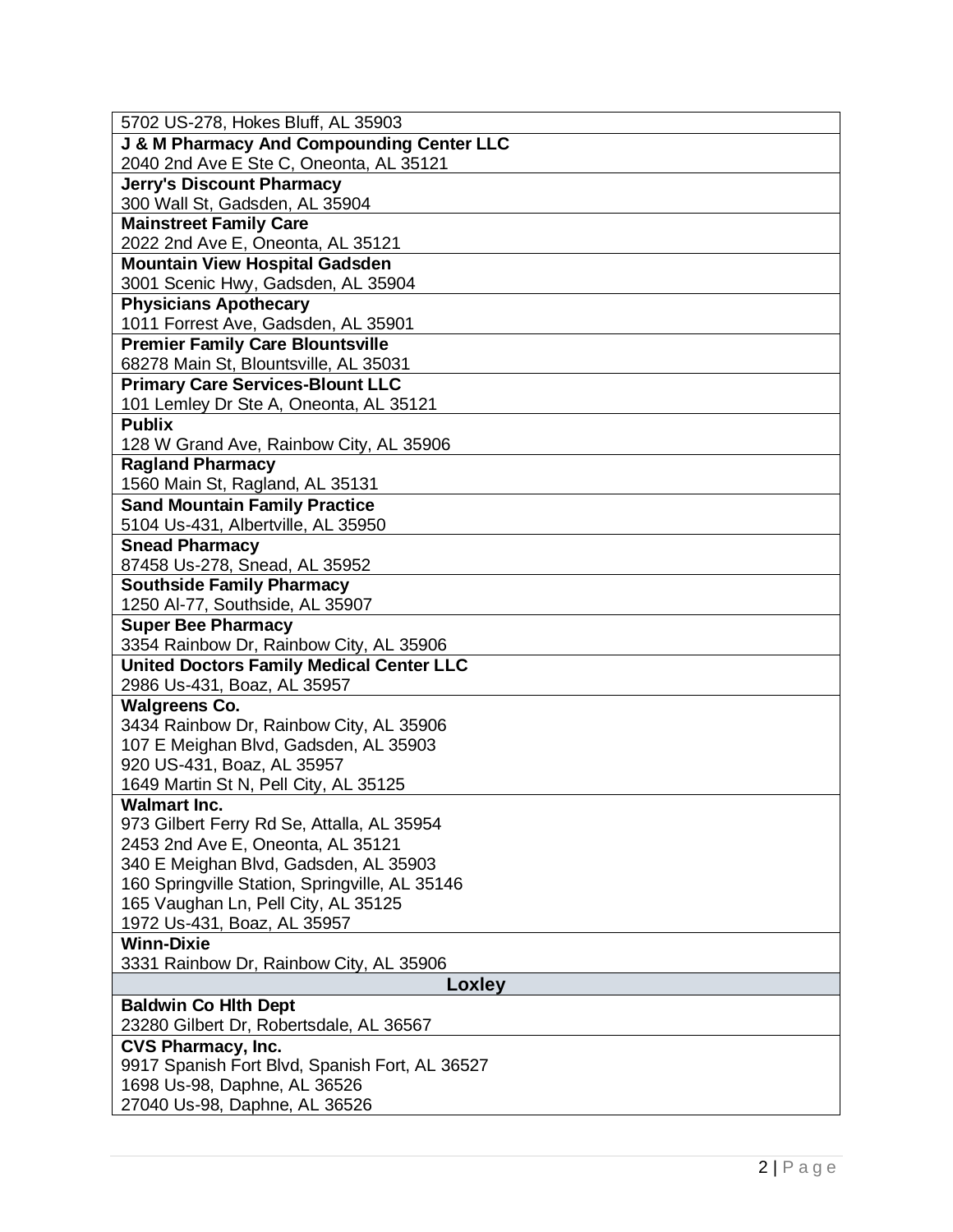| <b>Publix</b>                                                               |
|-----------------------------------------------------------------------------|
| 10179 Eastern Shore Dr, Spanish Fort, AL 36527                              |
| 27955 Us-98 #1, Daphne, AL 36526                                            |
| <b>Sams Club</b>                                                            |
| 29683 Frederick Blvd, Daphne, AL 36526                                      |
| <b>Walgreens Co.</b>                                                        |
| 30957 Mill Ln, Spanish Fort, AL 36527                                       |
| 21951 Al-59 Ste I, Robertsdale, AL 36567                                    |
| 3025 Us-98, Daphne, AL 36526                                                |
| 6530 Spanish Fort Blvd Ste A, Spanish Fort, AL 36527<br><b>Walmart Inc.</b> |
| 21141 Al-59, Robertsdale, AL 36567                                          |
| 27520 Us-98, Daphne, AL 36526                                               |
| <b>Semmes</b>                                                               |
| <b>Compass Providence Urgent Care</b>                                       |
| 6901 Airport Blvd, Mobile, AL 36608                                         |
| <b>Compass Urgent Care</b>                                                  |
| 9985 Airport Blvd, Mobile, AL 36608                                         |
| <b>CVS Pharmacy, Inc.</b>                                                   |
| 9151 Moffett Rd, Semmes, AL 36575                                           |
| 790 Schillinger Rd S, Mobile, AL 36695                                      |
| 4645 Airport Blvd, Mobile, AL 36608                                         |
| 1401 Hillcrest Rd, Mobile, AL 36695                                         |
| 4453 Old Shell Rd, Mobile, AL 36608                                         |
| <b>Dawes Family Pharmacy</b>                                                |
| 8650 Cottage Hill Rd #101, Mobile, AL 36695                                 |
| <b>FOPHC-Semmes Health Center</b>                                           |
| 3810 Wulff Rd, Semmes, AL 36575                                             |
| <b>Mainstreet Family Care - Mobile</b>                                      |
| 6280 Grelot Rd, Mobile, AL 36609                                            |
| <b>Publix</b><br>4628 Airport Blvd, Mobile, AL 36608                        |
| <b>Semmes Pharmacy</b>                                                      |
| 8985 Moffett Rd, Semmes, AL 36575                                           |
| <b>Walgreens Co.</b>                                                        |
| 9179 Moffett Rd, Semmes, AL 36575                                           |
| 7880 Moffett Rd, Semmes, AL 36575                                           |
| 9948 Airport Blvd, Mobile, AL 36608                                         |
| 370 Schillinger Rd S, Mobile, AL 36695                                      |
| 1351 N University Blvd #1, Mobile, AL 36618                                 |
| 6395 Airport Blvd, Mobile, AL 36608                                         |
| 4544 St Stephens Rd, Prichard, AL 36613                                     |
| 2420 Dawes Rd, Mobile, AL 36695                                             |
| <b>Walmart Inc.</b>                                                         |
| 7855 Moffett Rd, Semmes, AL 36575                                           |
| 685 Schillinger Rd S, Mobile, AL 36695                                      |
| 1300 N University Blvd, Mobile, AL 36618                                    |
| 6575 Airport Blvd, Mobile, AL 36608                                         |
| 2500 Dawes Rd, Mobile, AL 36695                                             |
| <b>Winn-Dixie</b>                                                           |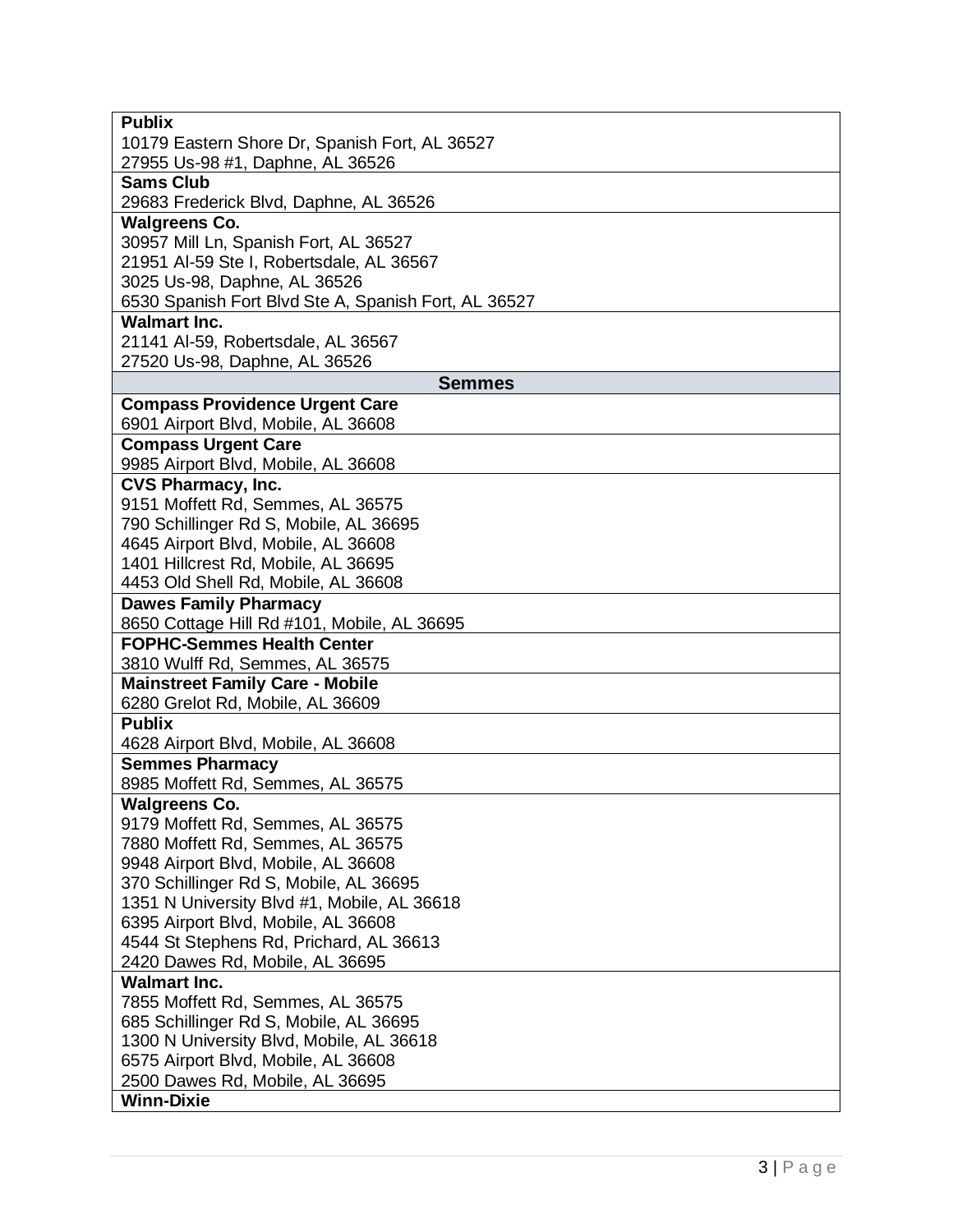9082 Moffett Rd, Semmes, AL 36575 740 Schillinger Rd N, Mobile, AL 36608 9948 Airport Blvd, Mobile, AL 36608 6300 Grelot Rd, Mobile, AL 36609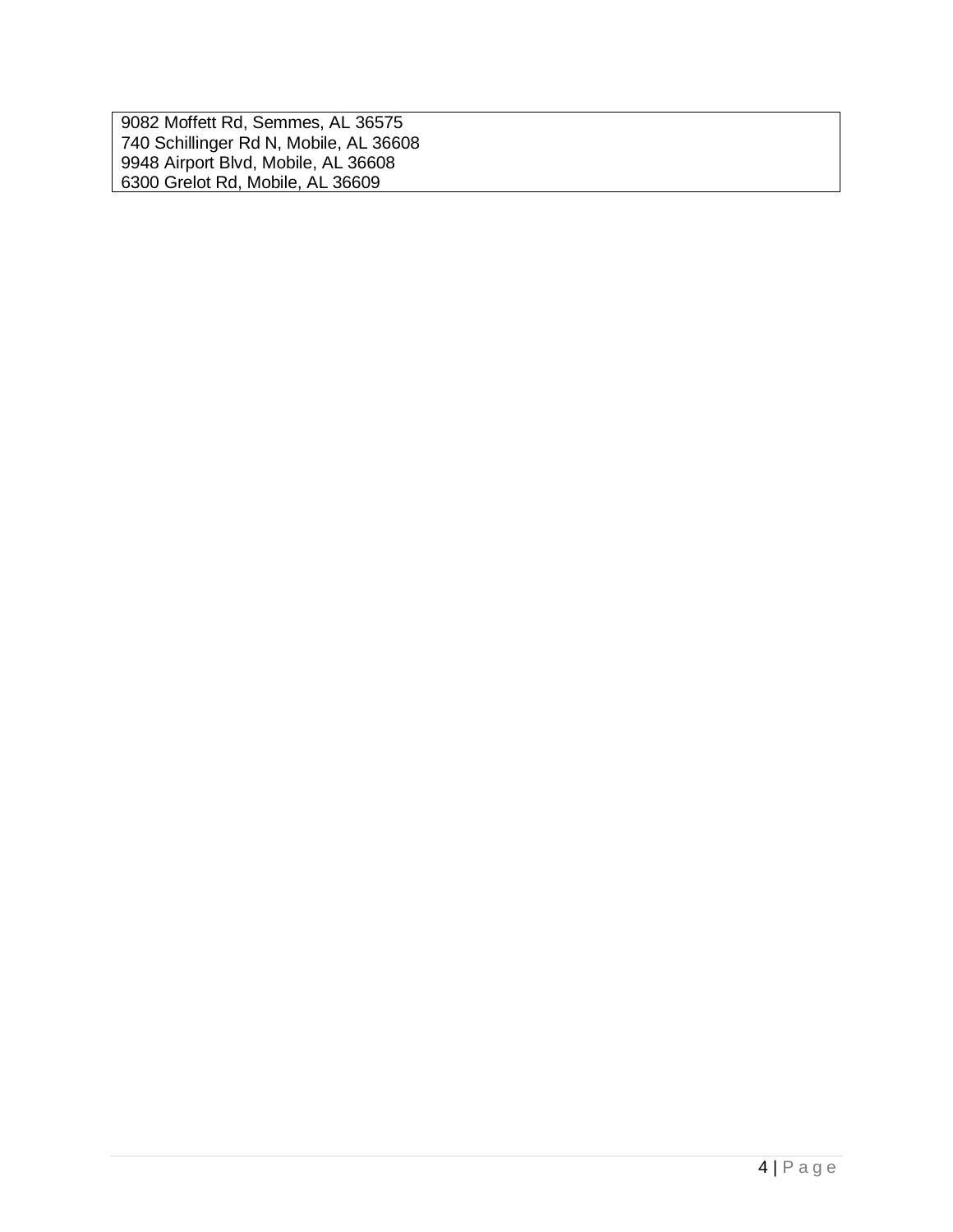#### [https://floridahealthcovid19.gov/vaccines/vaccine-locator/](https://nam11.safelinks.protection.outlook.com/?url=https%3A%2F%2Ffloridahealthcovid19.gov%2Fvaccines%2Fvaccine-locator%2F&data=04%7C01%7Ccmatthews%40ecmhsp.org%7C0996a0ebe3b94f1e124308d9415e6af6%7C690d917a953a4c3c990dfa638d70b916%7C0%7C0%7C637612696039347513%7CUnknown%7CTWFpbGZsb3d8eyJWIjoiMC4wLjAwMDAiLCJQIjoiV2luMzIiLCJBTiI6Ik1haWwiLCJXVCI6Mn0%3D%7C1000&sdata=m1c56A4CYz2%2FMYMGxSbCN4F5PSHy%2Byw0rrZTqM%2BGnZE%3D&reserved=0)

| <b>Glades County</b>                                                                           |
|------------------------------------------------------------------------------------------------|
| <b>Florida Community Health Centers</b>                                                        |
| 1021 Health Park Drive, Moore Haven, FL 33471                                                  |
| <b>Glades County Health Department</b><br><b>County Health Department</b>                      |
| 1021 Health Park Drive, Moore Haven, FL 33471                                                  |
| <b>Hendry County</b>                                                                           |
| <b>Florida Community Health Centers</b>                                                        |
| 315 South W.C. Owen Ave, Clewiston, FI 33440                                                   |
| <b>Hendry County Health Department</b>                                                         |
| 1100 S. Olympia, Clewiston, FI 33440<br>1140 Pratt Blvd, Labelle, FI 33935                     |
| <b>Southeastern Grocers</b>                                                                    |
| 960 South Main Street, Labelle, FI 33935                                                       |
| <b>Walgreens</b>                                                                               |
| 300 W Sugarland Hwy, Clewiston, FI 33440                                                       |
| <b>Walmart Inc.</b>                                                                            |
| 1005 W Sugarland Hwy, Clewiston, FI 33440                                                      |
| 1951 W Hickpochee Ave, Labelle, FI 33935                                                       |
| <b>Martin County</b>                                                                           |
| <b>Florida Community Health Centers</b><br>15858 SW Warfield Blvd, Indiann Town, FI 34956-0457 |
| 3441 SE Willoughby Blvd, Stuart, FL 34994                                                      |
| <b>Martin County Health Department</b>                                                         |
| 3441 South East Willoughby Blvd, Stuart, FL 34994                                              |
| <b>Publix</b>                                                                                  |
| 1501 N. W. Federal Hwy, Stuart, FL 34994                                                       |
| 5893 S.E. Federal Hwy, Stuart, FL 34997                                                        |
| 11750 S.E. Federal Hwy., Hobe Sound, FL 33455                                                  |
| 6550 South Kanner Highway, Stuart, FL 34997                                                    |
| 1780 NE Jensen Beach Blvd., Jensen Beach, FL 34957                                             |
| 1395 SW Martin Highway, Palm City, FL 34990<br>2750 SW Martin Downs Blvd., Palm City, FL 34990 |
| <b>Treasure Coast Mall</b>                                                                     |
| 3306 NW Federal Hwy, Jensen Beach, FL 34957                                                    |
| <b>Walgreens</b>                                                                               |
| 2110 SE Ocean Blvd, Stuart, FL 34996                                                           |
| 3053 SW Martin Downs Blvd, Palm City, FL 34990                                                 |
| 3180 SE Federal Hwy, Stuart, FL 34994                                                          |
| 1250 NE Jensen Beach Blvd, Jensen Beach, FL 34957                                              |
| 4420 NW Federal Hwy, Jensen Beach, FL 34957                                                    |
| 6545 S Kanner Hwy, Stuart, FL 34997                                                            |
| <b>Okeechobee County</b>                                                                       |
| <b>CVS Pharmacy</b><br>106 N Parrott Avenue, Okeechobee, FL 34972                              |
| <b>DOH-Okeechobee</b>                                                                          |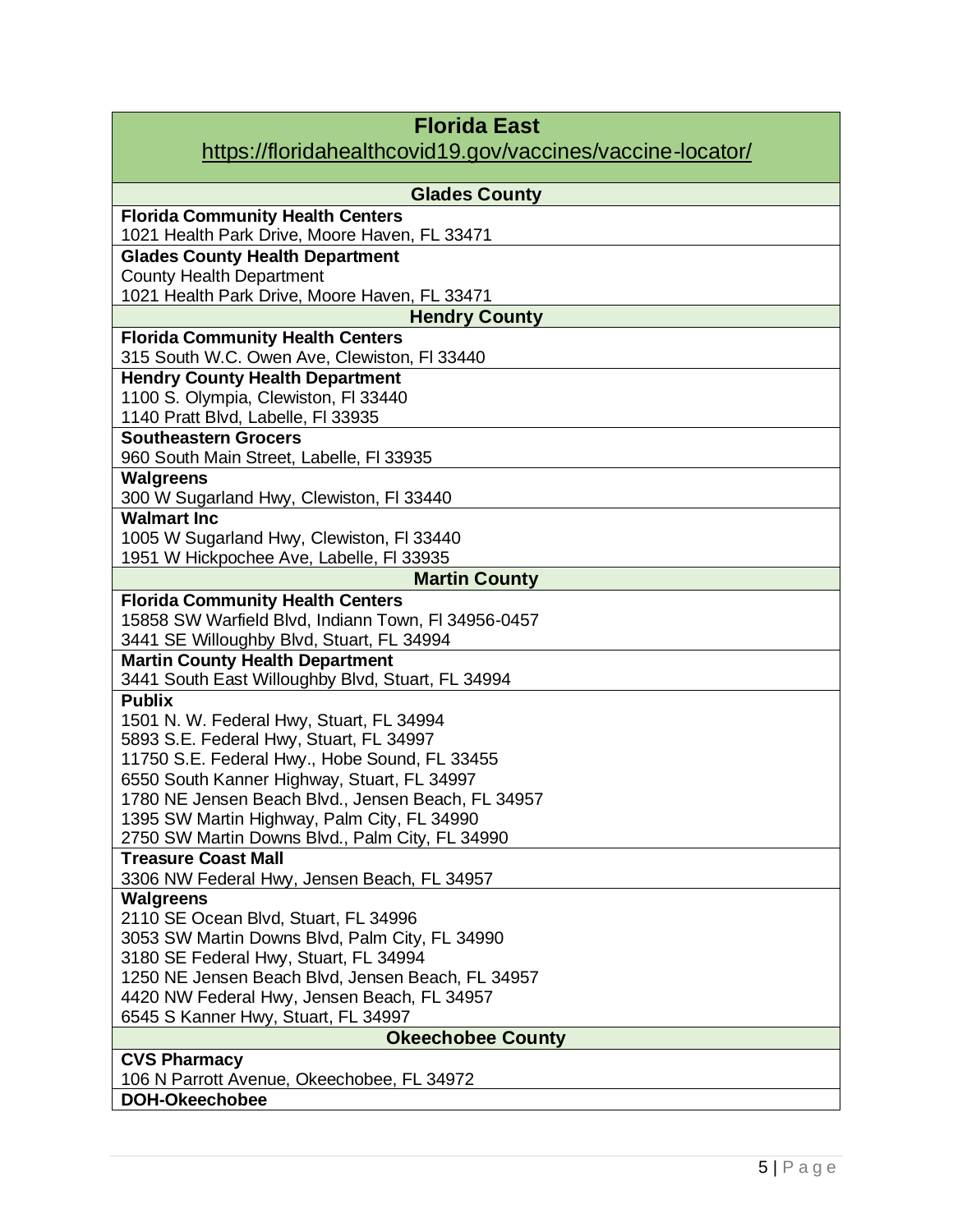| <b>County Health Department</b>                                                                        |
|--------------------------------------------------------------------------------------------------------|
| 1728 NW 9th Ave, Okeechobee, FL 34972                                                                  |
| <b>Florida Community Health Centers</b>                                                                |
| 2015 US-441, Okeechobee, FL 34972                                                                      |
| 1100 N Parrott AvenuE, Okeechobee, FL 34972                                                            |
| <b>Heartland Discount Pharmacy</b>                                                                     |
| 2101 47th Terrace E, Okeechobee, FL 34972                                                              |
| <b>Publix</b>                                                                                          |
| 3551 US Highway 441 S, Okeechobee, FL 34974                                                            |
| <b>Walgreens</b>                                                                                       |
| 100 NW Park St, Okeechobee, FL 34972                                                                   |
| <b>Walmart Inc.</b>                                                                                    |
| 2101 S Parrott Ave, Okeechobee, FL 34974                                                               |
| <b>Palm Beach County</b>                                                                               |
| <b>Anquan Boldin Stadium</b>                                                                           |
| <b>State Supported</b>                                                                                 |
| 900 Larrimore Road, Pahokee, FL 33950                                                                  |
| <b>Brevard Health Alliance</b>                                                                         |
| 1361 Florida Ave NE Suite 2, Palm Bay, FL 32905                                                        |
| C.L. Brumback Health Center (FDOH)                                                                     |
| <b>County Health Department</b>                                                                        |
| 38754 State Rd 80, Belle Glade, FL 33430                                                               |
| <b>Curative in Caridad Center</b>                                                                      |
| 8645 W. Boynton Beach Blvd, Boynton Beach, FL 33472                                                    |
| <b>Florida Community Health Centers</b>                                                                |
| 170 S Barfield Highway Suite 103, Pahokee, FL 33476                                                    |
| Mary V. McDonald Wilson Center at Gaines Park                                                          |
| West Palm Beach Fire Department                                                                        |
| 1501 N. Australian Avenue, West Palm Beach, FL 33401                                                   |
| <b>Mid-County Senior Center</b>                                                                        |
| Palm Beach County Health Department                                                                    |
| 3680 Lake Worth Rd, Palm Springs, FL 33461                                                             |
| <b>Publix</b>                                                                                          |
| 5500 Military Trail, Suite 25, Jupiter, FL 33458                                                       |
| 4966 LeChalet Blvd., Boynton Beach, FL 33436                                                           |
| 16130 South Jog Road, Delray Beach, FL 33446                                                           |
| 5410 Donald Ross Rd, Palm Beach Gardens, FL 33418                                                      |
| 500 Belvedere Rd, West Palm Beach, FL 33405                                                            |
| 7431 N. Federal Hwy, Boca Raton, FL 33487                                                              |
| 4770 N Congress Ave, Boynton Beach, FL 33426                                                           |
| 133 North Congress Avenue, Boynton Beach, FL 33426<br>8780 Boynton Beach Blvd, Boynton Beach, FL 33472 |
| 6330 West Indiantown Rd, Jupiter, FL 33458                                                             |
| 500 North US Highway 1, Tequesta, FL 33469                                                             |
| 13880 Wellington Trace, Wellington, FL 33414                                                           |
| 11977 Southern Boulevard, Royal Palm Beach, FL 33411                                                   |
| 2895 N. Military Trail, West Palm Beach, FL 33409                                                      |
| 4771 West Atlantic Ave., Delray Beach, FL 33445                                                        |
| 6627 Boynton Beach Blvd., Boynton Beach, FL 33437                                                      |
| 4101 Hood Rd, Palm Beach Gardens, FL 33410                                                             |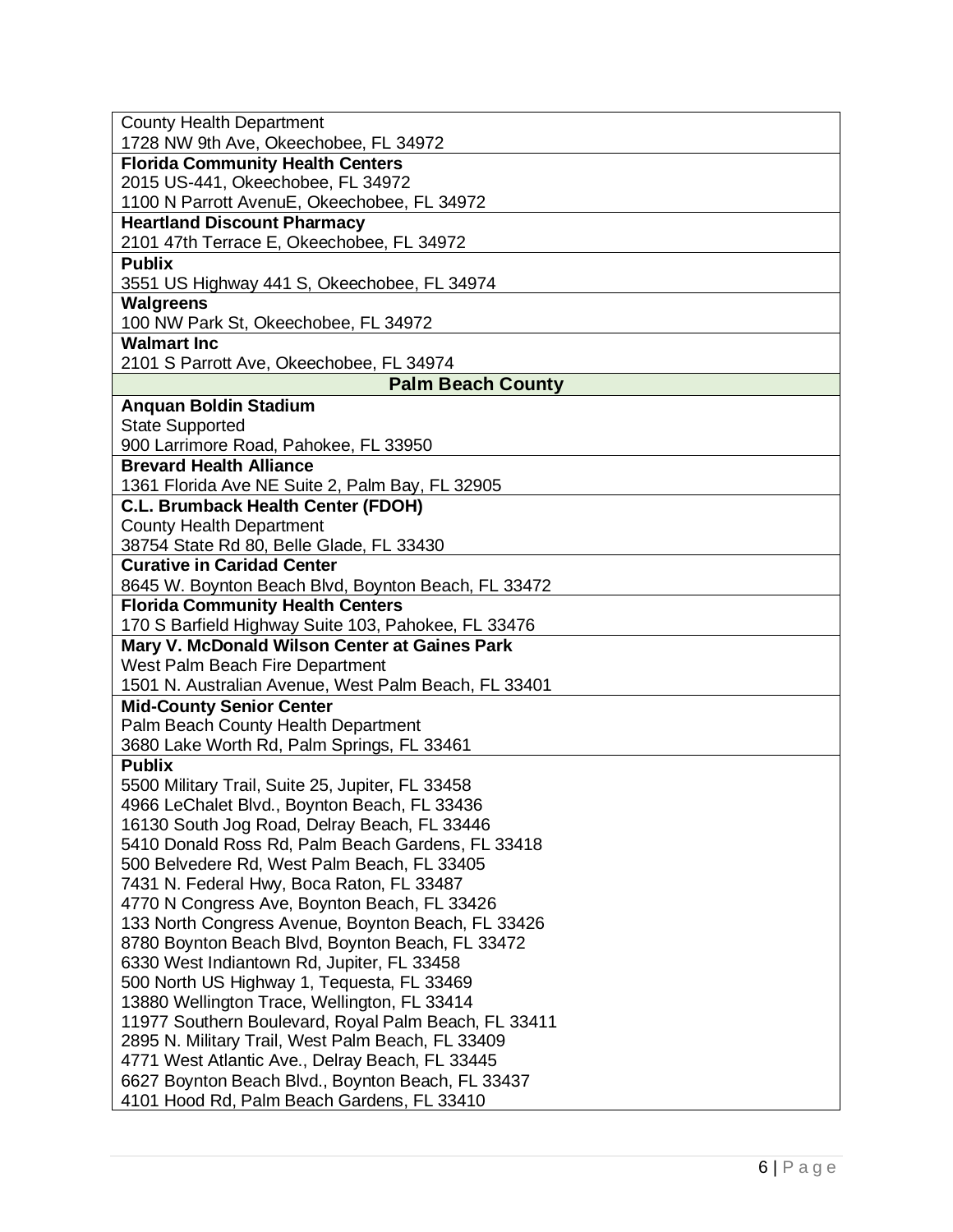7060 Palmetto Park Rd., Boca Raton, FL 33433 10913 N Military Trl, Palm Beach Gardens, FL 33410 4200 Northlake Blvd., Palm Beach Gardens, FL 33410 1700 S. Congress Avenue, Palm Springs, FL 33461 10142 Indiantown Rd, Jupiter, FL 33478 95 S US Hwy 1, Jupiter, FL 33477 11650 W. Palmetto Park Road, Boca Raton, FL 33428 5970 South Jog Road, Lake Worth, FL 33467 1589 West Lantana Rd, Lantana, FL 33462 15625 Southern Blvd, Loxahatchee Groves, FL 33470 1001 S. Federal Hwy., Boca Raton, FL 33432 6251 PGA Boulevard, Palm Beach Gardens, FL 33418 555 NE 5th Ave, Delray Beach, FL 33483 374 Northlake Blvd., North Palm Beach, FL 33408 11566 US Highway 1, Palm Beach Gardens, FL 33408 1339 W. Palmetto Park, Boca Raton, FL 33486 4075 N Haverhill Road, West Palm Beach, FL 33417 262 South Ocean Blvd, Manalapan, FL 33462 926 South Military Trail, West Palm Beach, FL 33415 9900 Alternate A1A, Palm Beach Gardens, FL 33410 214 North Dixie Highway, Lake Worth, FL 33460 4849 South Military Trail, Greenacres, FL 33463 6820 Okeechobee Blvd., West Palm Beach, FL 33411 1005 Gateway Blvd, Boynton Beach, FL 33426 4141 N Federal Hwy, Boca Raton, FL 33431 7050 Seminole Pratt -Whitney Rd, Loxahatchee, FL 33470 8899 Hypoluxo Rd, Lake Worth, FL 33467 12425 Hagan Ranch Road, Boynton Beach, FL 33437 135 Bradley Place, Palm Beach, FL 33480 6790 Forest Hill Blvd., Greenacres, FL 33413 123 Honeybell Way, Jupiter, FL 33458 8989 Okeechobee Blvd., West Palm Beach, FL 33411 10130 Northlake Blvd., West Palm Beach, FL 33412 10935 South Jog Road, Boynton Beach, FL 33437 13860 South Jog Road, West Delray Beach, FL 33446 828 Southern Blvd., West Palm Beach, FL 33405 501 SE 18th Ave., Boynton Beach, FL 33435 1180 Royal Palm Beach Blvd, Royal Palm Beach, FL 33411 9239 Atlantic Ave., Delray Beach, FL 33446 127 South State Road 7, Wellington, FL 33414 9720 Clint Moore Road, Boca Raton, FL 33496 17400 Alternate A1A, Jupiter, FL 33477 11950 Forest Hill Blvd, Wellington, FL 33414 831 Village Blvd, West Palm Beach, FL 33409 7375 W Atlantic Ave, Delray Beach, FL 33446 3775 W Woolbright Rd, Boynton Beach, FL 33436 3003 Yamato Rd Ste C9, Boca Raton, FL 33434 9855 Lake Worth Rd., Lake Worth, FL 33467 9846 Glades Rd., Boca Raton, FL 33434 22973 SR 7 South, Boca Raton, FL 33428 **Walgreens**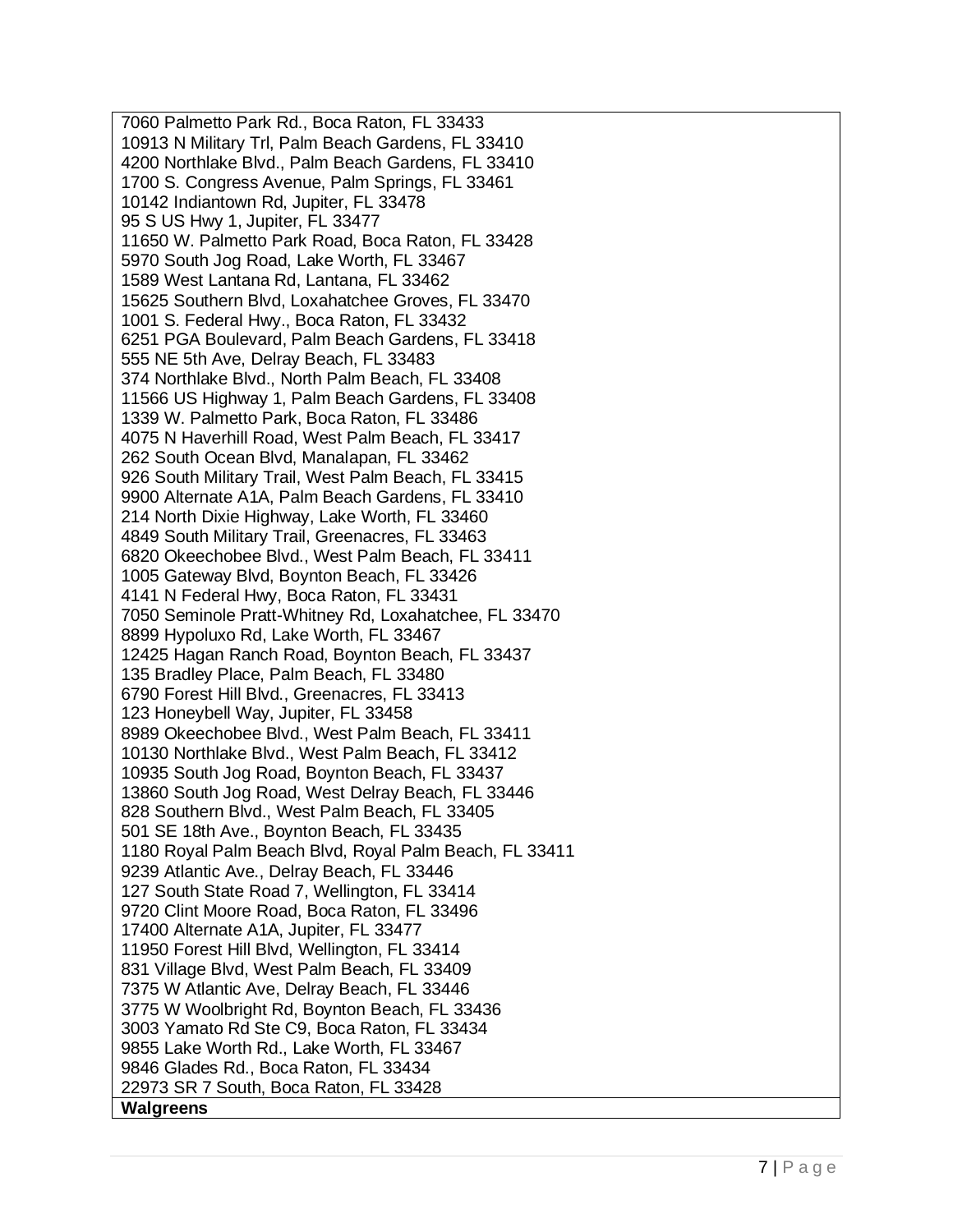6591 Forest Hill Blvd, Greenacres, FL 33413 3184 S Congress Ave, Palm Springs, FL 33461 963 S Military Trl, West Palm Beach, FL 33415 4475 Melaleuca Ln, Lake Worth, FL 33461 531 S Dixie Hwy, Lake Worth, FL 33460 2187 S Military Trl, West Palm Beach, FL 33415 11079 S Military Trl, Boynton Beach, FL 33436 10951 S Jog Rd, Boynton Beach, FL 33437 6458 Linton Blvd, Delray Beach, FL 33484 1634 S Federal Hwy, Boynton Beach, FL 33435 399 N Congress Ave, Boynton Beach, FL 33426 6558 Lantana Rd, Lake Worth, FL 33467 1601 S Congress Ave, Boynton Beach, FL 33426 4020 S Jog Rd, Lake Worth, FL 33467 6975 S Congress Ave, Lake Worth, FL 33462 10110 Lyons Rd, Boynton Beach, FL 33473 4125 State Road 7, Lake Worth, FL 33449 4943 Le Chalet Blvd, Boynton Beach, FL 33436 4001 S Dixie Hwy, West Palm Beach, FL 33405 3200 S Federal Hwy, Delray Beach, FL 33483 105 E Ocean Ave, Lantana, FL 33462 1780 S Congress Ave, Palm Springs, FL 33406 1001 N Dixie Hwy, Lake Worth, FL 33460 1015 S Federal Hwy, Delray Beach, FL 33483 11449 W Palmetto Park Rd, Boca Raton, FL 33428 2501 Broadway, Riviera Beach, FL 33404 4601 Broadway, West Palm Beach, FL 33407 901 45Th St, West Palm Beach, FL 33407 1800 W Indiantown Rd, Jupiter, FL 33458 3063 Northlake Blvd, Palm Beach Gardens, FL 33403 6297 PGA Blvd, Palm Beach Gardens, FL 33418 4860 Donald Ross Rd, Palm Beach Gardens, FL 33418 1448 N Us Highway 1, Tequesta, FL 33469 439 W Indiantown Rd, Jupiter, FL 33458 230 Us Highway 1, North Palm Beach, FL 334084050 S Us Highway 1, Jupiter, FL 33477 1515 N Flagler Ave, West Palm Beach, FL 33401 21880 State Road 7, Boca Raton, FL 33428 9865 Glades Rd, Boca Raton, FL 33434 15055 S Jog Rd, Delray Beach, FL 33446 13950 Jog Rd, West Delray Beach, FL 33446 1001 Sw 2Nd Ave, Boca Raton, FL 33432 1851 Clint Moore Rd, Boca Raton, FL 33487 3900 N Federal Hwy, Boca Raton, FL 33431 3003 Yamato Rd, Boca Raton, FL 33434 10 S Congress Ave, Delray Beach, FL 33445 21324 St Andrews Blvd, Boca Raton, FL 33433 4999 W Atlantic Ave, Delray Beach, FL 33445 430 NE 6th Ave, Delray Beach, FL 33483 2050 45th St, West Palm Beach, FL 33407 6907 Okeechobee Blvd, West Palm Beach, FL 33411 2200 Palm Beach Lakes Blvd, West Palm Beach, FL 33409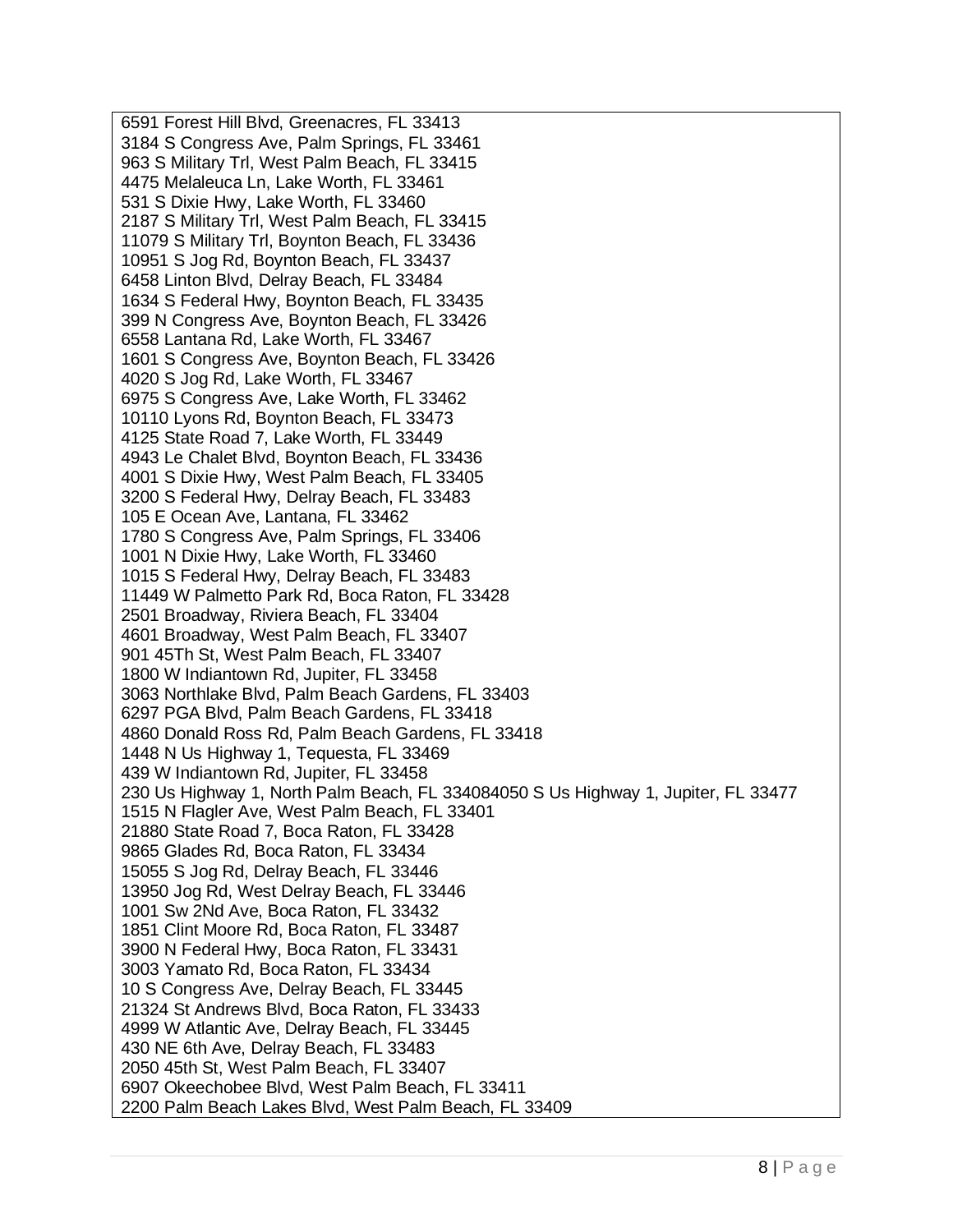| 12001 Southern Blvd, Loxahatchee, FL 33470              |
|---------------------------------------------------------|
| 1250 Greenview Shores Blvd, Wellington, FL 33414        |
| 15940 Orange Blvd, Loxahatchee, FL 33470                |
| 9921 Okeechobee Blvd, West Palm Beach, FL 33411         |
| 101 N Main St, Belle Glade, FL 33430                    |
| <b>St. Lucie County</b>                                 |
| <b>Florida Community Health Centers</b>                 |
| 1701 SE Hillmoor Dr. Suite 19, Port St. Lucie, FL 34952 |
| 1505 Delaware Ave., Fort Pierce, FL 34950               |
| <b>Police Althletic League</b>                          |
| 903 S 21st Street, Fort Pierce, FL 34950                |
| <b>Publix</b>                                           |
| 3253 SW Port Saint Lucie Blvd., Port St Lucie, FL 34953 |
| 7576 South U.S. 1, Port St Lucie, FL 34952              |
| 5473 NW St. James Drive, Port St Lucie, FL 34983        |
| 9335 SW Commerce Centre Dr., Port St Lucie, FL 34986    |
| 1125 Se Port St. Lucie Blvd., Port St Lucie, FL 34952   |
| 2517 South Federal Highway, Fort Pierce, FL 34982       |
| 1333 NW St. Lucie W. Blvd., Port St Lucie, FL 34986     |
| 1851 North US Highway 1, Fort Pierce, FL 34946          |
| 788 S.E. Becker Road, Port St Lucie, FL 34984           |
| 4231 NW Federal Highway, Jensen Beach, FL 34957         |
| 10400 SW Village Center Drive, Port St Lucie, FL 34987  |
| <b>Walmart</b>                                          |
| 10855 SO. US HWY #1, Port St Lucie, FL 34952            |
| 1750 SW Gatlin Blvd, Port St Lucie, FL 34953            |
| 1850 SW Gatlin Blvd, Port St Lucie, FL 34953            |
| 5100 Okeechobee Rd, Fort Pierce, FL 34947               |
| 902 SW Saint Lucie West Blvd, Port St Lucie, FL 34986   |
|                                                         |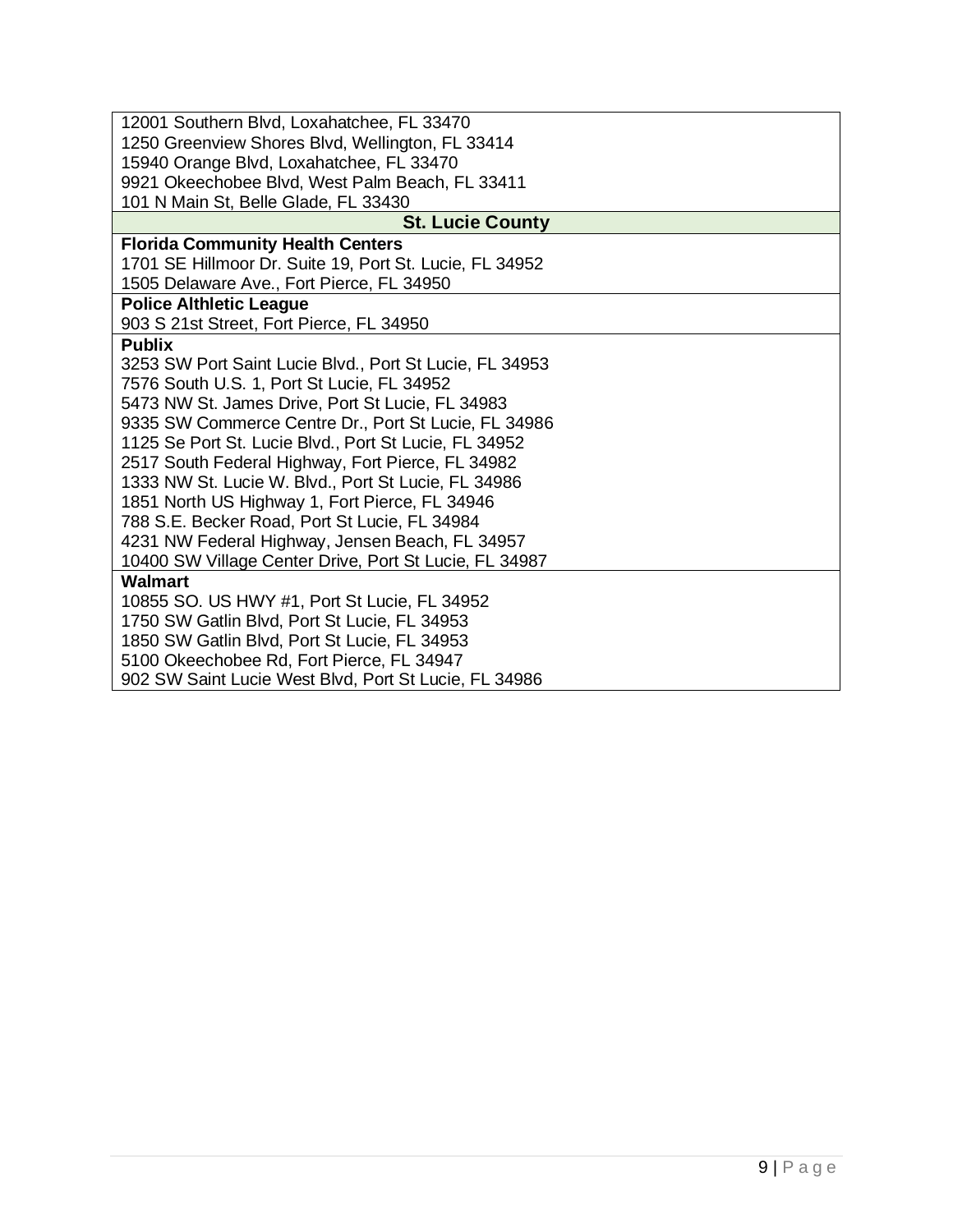| <b>Florida West</b>                                                                                |
|----------------------------------------------------------------------------------------------------|
| https://floridahealthcovid19.gov/vaccines/vaccine-locator/                                         |
| <b>Charlotte County</b>                                                                            |
| <b>CVS Pharmacy</b>                                                                                |
| 4478 Tamiami Trail, Port Charlotte, FL 33980                                                       |
| <b>Florida Department of Health in Charlotte County</b>                                            |
| <b>County Health Department</b>                                                                    |
| 1100 Loveland Blvd, Port Charlotte, FL 33980                                                       |
| <b>Publix</b>                                                                                      |
| 3941 Tamiami Trail, Unit 3145, Punta Gorda, FL 339501500 Placida Rd Bldg C, Englewood,<br>FL 34223 |
| 24051 Peachland Blvd., Port Charlotte, FL 33954                                                    |
| 4265 Tamiami Trail, Port Charlotte, FL 33980                                                       |
| 13435 S. McCall Road, Port Charlotte, FL 33981                                                     |
| 2310 Tamiami Trail, Suite 1129, Punta Gorda, FL 33950                                              |
| 19451 Cochran Blvd, #2000, Port Charlotte, FL 33948                                                |
| <b>Southeastern Grocers</b>                                                                        |
| 4100 Mccall Road, Englewood, FL 34224                                                              |
| Walgreens                                                                                          |
| 22449 Edgewater Dr, Port Charlotte, FL 33980                                                       |
| 1930 Kings Hwy, Port Charlotte, FL 33980                                                           |
| 3795 Tamiami Trl, Punta Gorda, FL 33950                                                            |
| 2940 S Mccall Rd, Englewood, FL 34224                                                              |
| 1800 Tamiami Trl, Port Charlotte, FL 33948                                                         |
| 3001 Tamiami Trl, Port Charlotte, FL 33952                                                         |
| <b>Walmart Inc</b>                                                                                 |
| 5001 Taylor Rd, Punta Gorda, FL 33950<br>375 Kings Hwy, Port Charlotte, FL 33983                   |
| 19100 Murdock Cir, Port Charlotte, FL 33948                                                        |
| 2931 S McCall Rd, Englewood, FL 34224                                                              |
| <b>DeSoto County</b>                                                                               |
| <b>Publix</b>                                                                                      |
| 2551 SE Highway 70, Arcadia, FL 34266                                                              |
| <b>Walgreens</b>                                                                                   |
| 2575 Ne Highway 70, Arcadia, FL 34266                                                              |
| <b>Walmart Inc</b>                                                                                 |
| 2725 SE HIGHWAY 70, Arcadia, FL 34266                                                              |
| <b>Hamilton County</b>                                                                             |
| <b>Cheek and Scott Drugs Pharmacy</b>                                                              |
| 1150 NW US Hwy 41 Suite 13, Jasper, FL 32052                                                       |
| <b>CVS Pharmacy</b>                                                                                |
| 100 SE 2 <sup>nd</sup> Avenue, Jasper, FL 32052                                                    |
| <b>DOH-Hamilton</b>                                                                                |
| <b>County Health Department</b><br>209 Central Avenue SE, Jasper, FL 32052                         |
| <b>Hardee County</b>                                                                               |
| <b>Central Florida Health Care</b>                                                                 |
| 121 KD Revell Rd, Wauhula, FL 33873                                                                |
|                                                                                                    |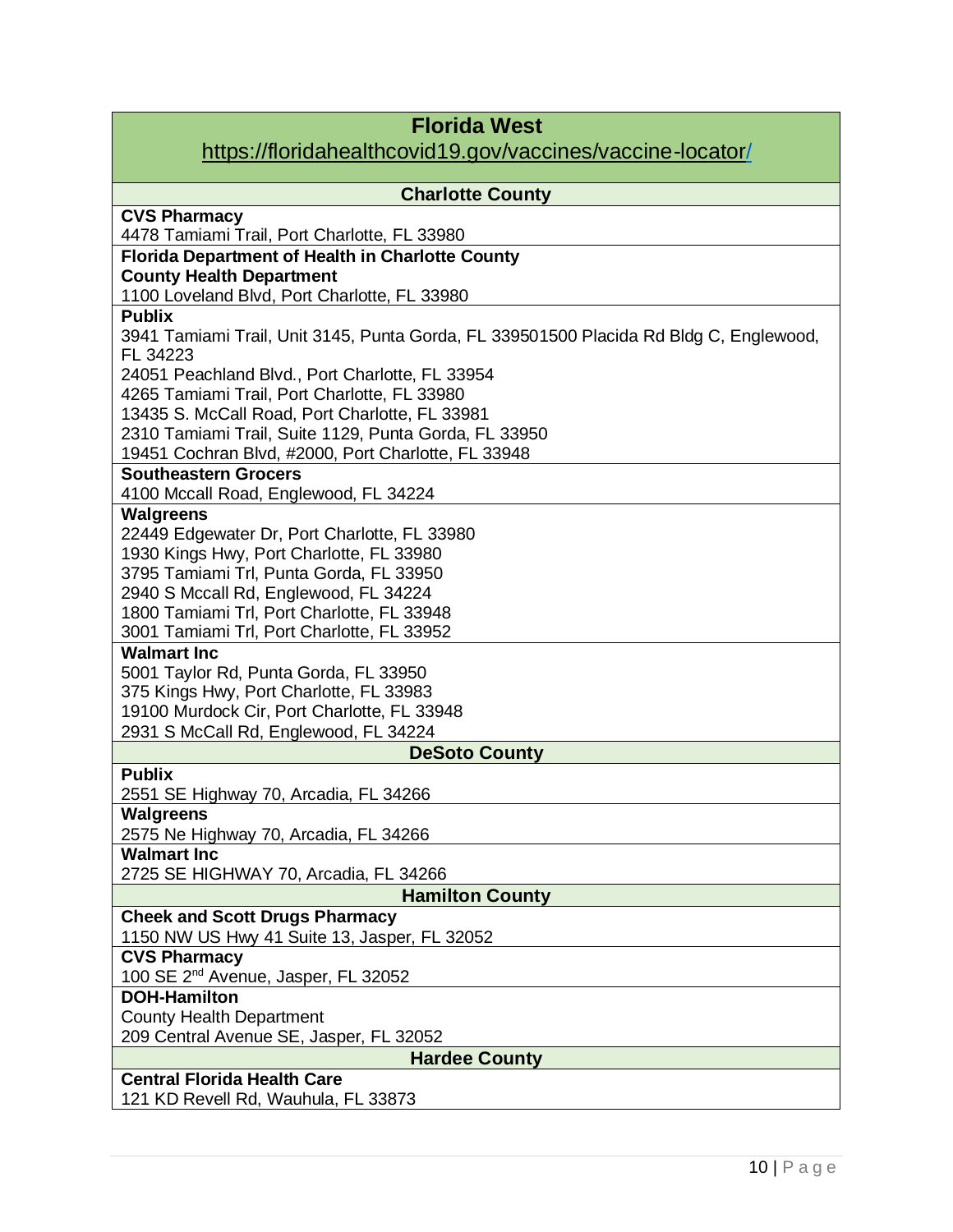| <b>Florida Department of Health in Hardee County</b>                                             |
|--------------------------------------------------------------------------------------------------|
| 115 K.D. Revell Road, Wauchula, FL 33873                                                         |
| <b>Walmart Inc</b>                                                                               |
| 1480 US HIGHWAY 17 N, Wauchula, FL 33873                                                         |
| <b>Manatee County</b>                                                                            |
| <b>Publix</b>                                                                                    |
| 6030 14th Street West, Bradenton, FL 34207                                                       |
| 7310 West Manatee Ave., Bradenton, FL 34209                                                      |
| 4651 Cortez Road West, Bradenton, FL 34210                                                       |
| 9520 Buffalo Road, Palmetto, FL 34221                                                            |
| 1755 Lakewood Ranch Blvd, Bradenton, FL 34211                                                    |
| 8330 Market Street, Bradenton, FL 34202                                                          |
| 11205 East State Road 70, Bradenton, FL 34202                                                    |
| 4240 53rd Ave. E, Bradenton, FL 34203                                                            |
| 9005 US Highway 301 North, Parrish, FL 34219                                                     |
| 14605 SR 70, Bradenton, FL 34202                                                                 |
| 1101 8th Avenue West, Palmetto, FL 34221                                                         |
| 5001 State Road 64 East, Bradenton, FL 34208                                                     |
| 11245 North US 301, Parrish, FL 34219                                                            |
| 7290 55th Ave. E, Bradenton, FL 34203                                                            |
| 7325 University Parkway, Lakewood Ranch, FL 34202<br>2875 University Parkway, Sarasota, FL 34243 |
|                                                                                                  |
| 3913 Manatee Avenue West, Bradenton, FL 34205                                                    |
| <b>Manatee County Health Department</b><br><b>County Health Department</b>                       |
| 410 Sixth Avenue East, Bradenton, FL 34208                                                       |
| <b>Southeastern Grocers</b>                                                                      |
| 5802 14TH ST. WEST, Bradenton, FL 34207                                                          |
| <b>Walgreens</b>                                                                                 |
| 4220 Manatee Ave W, Bradenton, FL 34205                                                          |
| 6003 14Th St W, Bradenton, FL 34207                                                              |
| 1504 53Rd Ave E, Bradenton, FL 34203                                                             |
| 4320 26Th St W, Bradenton, FL 34205                                                              |
| 930 8Th Ave W, Palmetto, FL 34221                                                                |
| 4210 E State Road 64, Bradenton, FL 34208                                                        |
| 5945 Us Highway 301 N, Ellenton, FL 34222                                                        |
| 5896 Cortez Rd W, Bradenton, FL 34210                                                            |
| 1455 Upper Manatee River Rd, Bradenton, FL 34212                                                 |
| 14415 Arbor Green Trl, Bradenton, FL 34202                                                       |
| 3200 E Bay Dr, Holmes Beach, FL 34217                                                            |
| 3155 University Pkwy, Sarasota, FL 34243                                                         |
| 8315 Market St, Lakewood Ranch, FL 34202                                                         |
| <b>Polk County</b>                                                                               |
| <b>Auburndale COVID Testing &amp; Vaccination Center</b>                                         |
| <b>County Health Department</b>                                                                  |
| 245 E. Lake Avenue, Auburndale, FL 33823                                                         |
| <b>Central Florida Health Care</b>                                                               |
| 106 NW 9th Ave, Mulberry, FL 33860                                                               |
| 601 South Florida Ave, Lakeland, FL 33801                                                        |
| 201 Magnolia Ave SW, Winter Haven, FL 33880                                                      |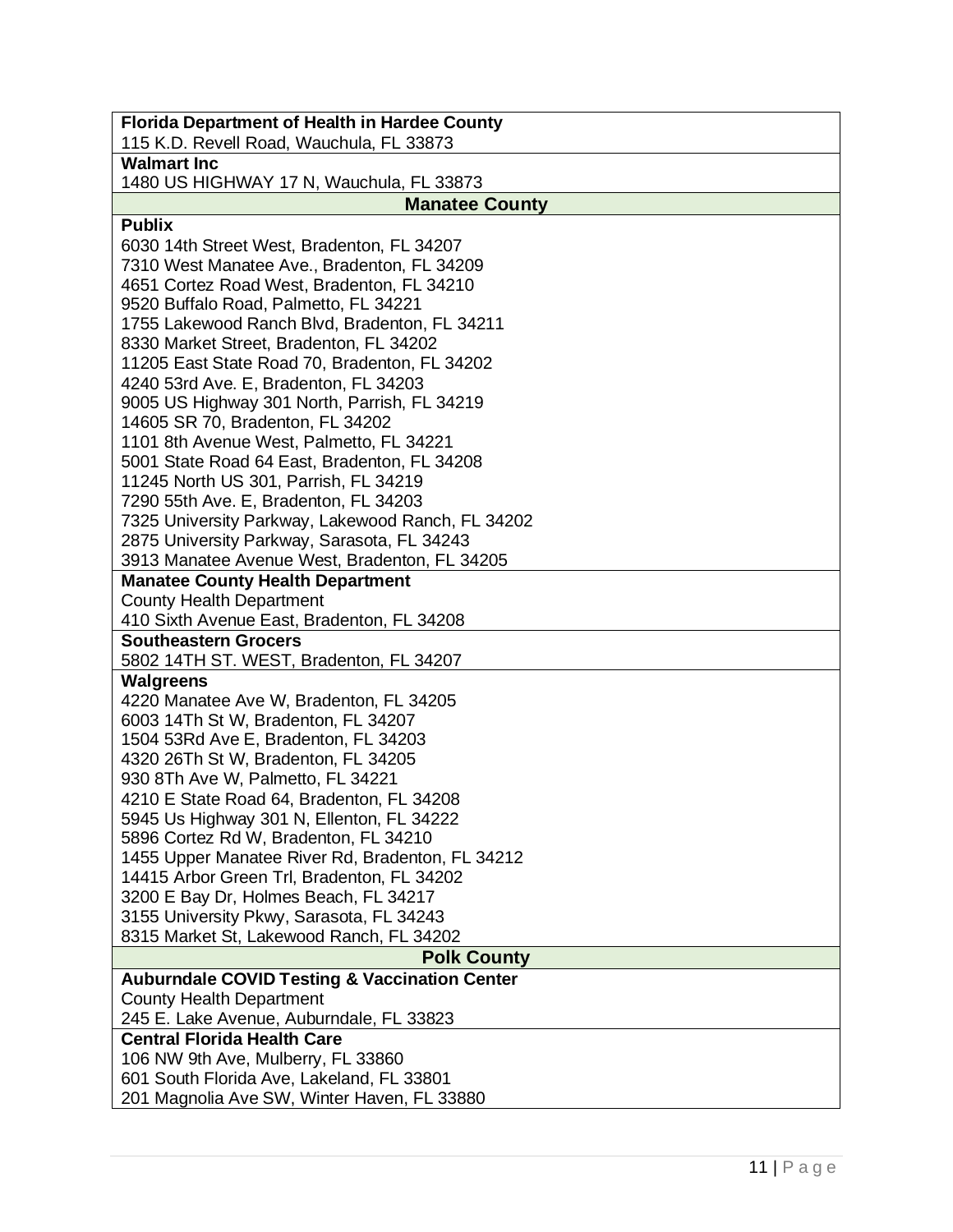| 705 Ingraham Ave, Haines City, FL 33844                                                   |
|-------------------------------------------------------------------------------------------|
| 305 W Central Ave, Lake Wales, FL 33853                                                   |
| 109 W Wall St, Frostproof, FL 33843                                                       |
| <b>County Health Department</b>                                                           |
| 1255 Brice Blvd, Bartow, FL 33830                                                         |
| 1700 Baker Avenue, Haines City, FL 33844                                                  |
| 3241 Lakeland Hills Blvd., Lakeland, FL 33805                                             |
| <b>CVS Pharmacy</b>                                                                       |
| 500 S 11TH ST, Lake Wales, FL 33853                                                       |
| 400 6TH ST NW, Winter Haven, FL 33881<br>2536 US HIGHWAY 92 EAST, Lakeland, FL 33801      |
| 39902 HIGHWAY 27, Davenport, FL 33837                                                     |
| 49581 US HIGHWAY 27, Davenport, FL 33897                                                  |
| 5010 S FLORIDA AVE, Lakeland, FL 33813                                                    |
| <b>Publix</b>                                                                             |
| 6767 US Highway 98 North, Lakeland, FL 33809                                              |
| 7340 Kathleen Road, Lakeland, FL 33810                                                    |
| 2040 Shepherd Road, Mulberry, FL 33860                                                    |
| 5185 U.S. Highway 98 S, Unit 1731, Lakeland, FL 33812                                     |
| 617 U.S. Highway 17-92 West, Haines City, FL 33844                                        |
| 1617 US Highway 98 S, Lakeland, FL 33801                                                  |
| 255 East Van Fleet Dr., Bartow, FL 33830                                                  |
| 4730 S. Florida Ave., Lakeland, FL 33813                                                  |
| 2424 Sand Mine Road, Davenport, FL 33897                                                  |
| 6075 Hwy 17-92 North, Davenport, FL 33896                                                 |
| 3636 Harden Blvd., Lakeland, FL 33803                                                     |
| 7800 Lake Wilson Rd., Davenport, FL 33896                                                 |
| 5375 N. Socrum Loop Road, Lakeland, FL 33809                                              |
| 606 Havendale Blvd, Auburndale, FL 33823<br>1395 6th Street, N.W., Winter Haven, FL 33881 |
| 2125 East CR 540-A, Lakeland, FL 33813                                                    |
| 39883 Highway 27, Davenport, FL 33837                                                     |
| 23965 U.S. Highway 27, Lake Wales, FL 33853                                               |
| 102 Hwy 60 E, Lake Wales, FL 33853                                                        |
| 884 Cypress Gardens Blvd., Winter Haven, FL 33880                                         |
| 2515 S. Florida Ave, Lakeland, FL 33803                                                   |
| 1090 Spirit Lake Rd., Winter Haven, FL 33880                                              |
| 2300 Griffin Road, Lakeland, FL 33810                                                     |
| 6031 Cypress Gardens Blvd., Winter Haven, FL 33884                                        |
| <b>Walgreens</b>                                                                          |
| 6985 S Florida Ave, Lakeland, FL 33813                                                    |
| 4340 S Florida Ave, Lakeland, FL 33813                                                    |
| 101 Ariana St, Lakeland, FL 33803                                                         |
| 6210 Lakeland Highlands Rd, Lakeland, FL 33813                                            |
| 45549 Highway 27, Davenport, FL 33897                                                     |
| 705 1St St S, Winter Haven, FL 33880<br>501 Havendale Blvd, Auburndale, FL 33823          |
| 1903 State Road 60 E, Lake Wales, FL 33853                                                |
| 35800 Hwy 27, Haines City, FL 33844                                                       |
| 5545 Cypress Gardens Blvd, Winter Haven, FL 33884                                         |
|                                                                                           |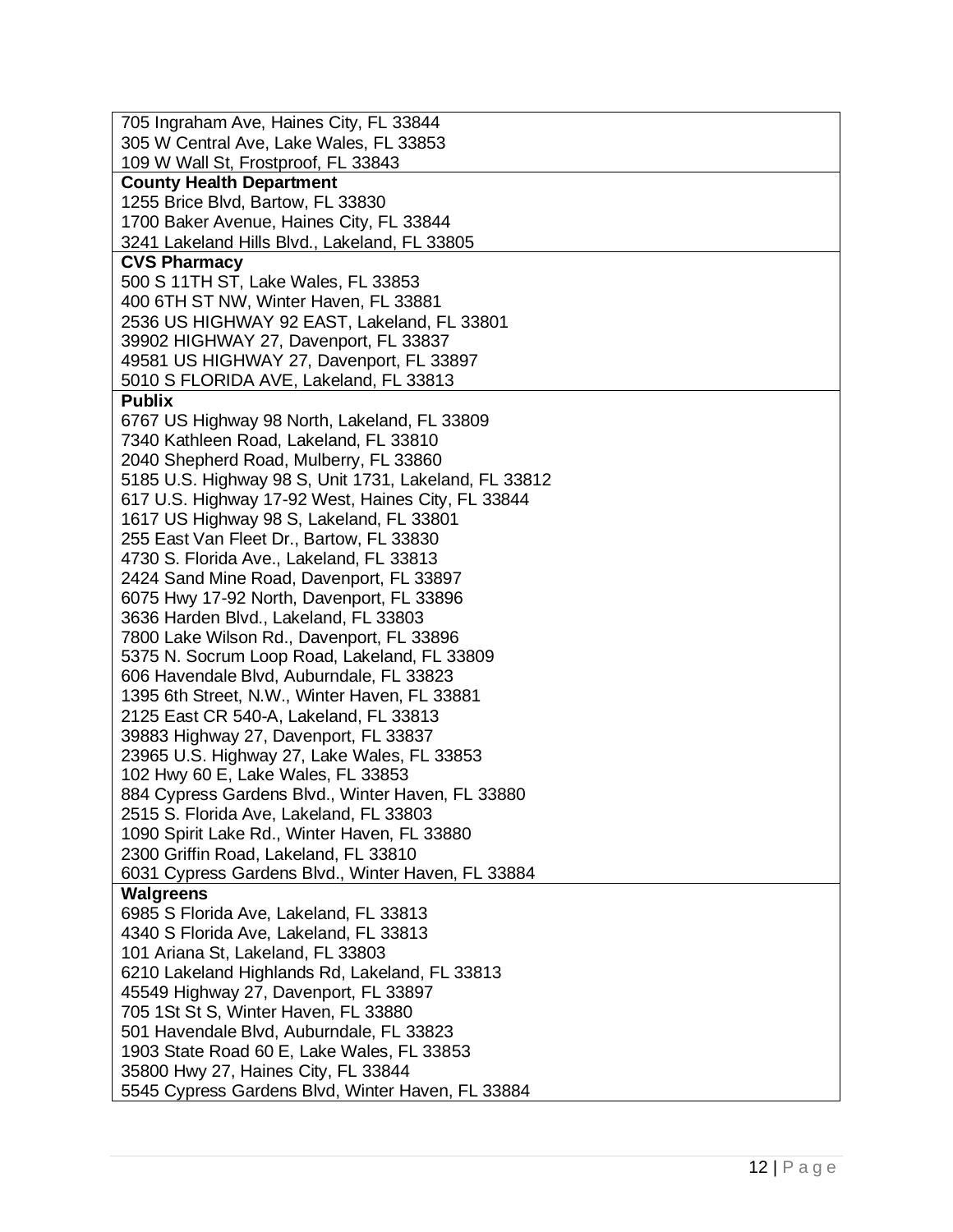| 805 Havendale Blvd Nw, Winter Haven, FL 33881                                            |
|------------------------------------------------------------------------------------------|
| 40079 Highway 27, Davenport, FL 33837                                                    |
| 24170 Hwy 27, Lake Wales, FL 33859                                                       |
| 311 E Memorial Blvd, Lakeland, FL 33801                                                  |
| 2425 Us Highway 92 E, Lakeland, FL 33801                                                 |
| 4445 Us Highway 98 N, Lakeland, FL 33809                                                 |
| 6730 Us Highway 98 N, Lakeland, FL 33809                                                 |
| 410 Old Polk City Rd, Lakeland, FL 33809                                                 |
| 3120 Kathleen Rd, Lakeland, FL 33810                                                     |
| 395 E Van Fleet Dr, Bartow, FL 33830                                                     |
| Walmart, Inc.                                                                            |
| 2120 Us Highway 92 W, Auburndale, FL 33823                                               |
| 3501 S Florida Ave, Lakeland, FI 33803                                                   |
| 3530 Lakeland Highlands Rd, Lakeland, FI 33803                                           |
| 4600 Us Highway 98 N, Lakeland, FI 33809                                                 |
| <b>Sarasota County</b>                                                                   |
| <b>Publix</b>                                                                            |
| 3428 Clark Road, Sarasota, FL 34231                                                      |
| 1044 North Tamiami Trail, Sarasota, FL 34236                                             |
| 5804 Bee Ridge Rd., Sarasota, FL 34233                                                   |
| 17179 Tamiami Trail, North Port, FL 34287                                                |
| 1291 South Sumter Blvd., North Port, FL 34287                                            |
| 345 Jacaranda Blvd, Venice, FL 34292                                                     |
| 1091 Tamiami Trail N, Nokomis, FL 34275                                                  |
| 55 N. Indiana Ave., Englewood, FL 34223                                                  |
| 2438 Laurel Rd. East, North Venice, FL 34275                                             |
| 2031 Bay Street, Sarasota, FL 34237                                                      |
| 8300 Bee Ridge Rd, Sarasota, FL 34241                                                    |
| 5100 Clark Road, Sarasota, FL 34233                                                      |
| 5391 Fruitville Road, Sarasota, FL 34232<br>6543 South Tamiami Trail, Sarasota, FL 34231 |
| 3690 Bee Ridge Rd., Sarasota, FL 34233                                                   |
| 525 Bay Isles Parkway, Longboat Key, FL 34228                                            |
| 3825 S Osprey Ave, Sarasota, FL 34239                                                    |
| 4840 South Tamiami Trail, Sarasota, FL 34231                                             |
| 8409 Tamiami Trail South, Sarasota, FL 34238                                             |
| 1251 S Toledo Blade Blvd, North Port, FL 34288                                           |
| 501 N. Beneva Rd. Suite 161, Sarasota, FL 34237                                          |
| 1445 East Venice Avenue, Venice, FL 34292                                                |
| 535 Tamiami Trail South, Venice, FL 34285                                                |
| 12165 Mercado Drive, Venice, FL 34293                                                    |
| Doctors Hospital of Sarasota, HCA Hospital                                               |
| 5741 Bee Ridge Rd., Sarasota, FL 34233                                                   |
| <b>Sarasota County Health Department</b>                                                 |
| 8201 S Tamiami Trail, Sarasota, FL 34238                                                 |
| <b>Southeastern Grocers</b>                                                              |
| 5400 Fruitville Rd, Sarasota, FL 34232                                                   |
| <b>Walgreens</b>                                                                         |
| 3550 Fruitville Rd, Sarasota, FL 34237                                                   |
| 3506 Clark Rd, Sarasota, FL 34231                                                        |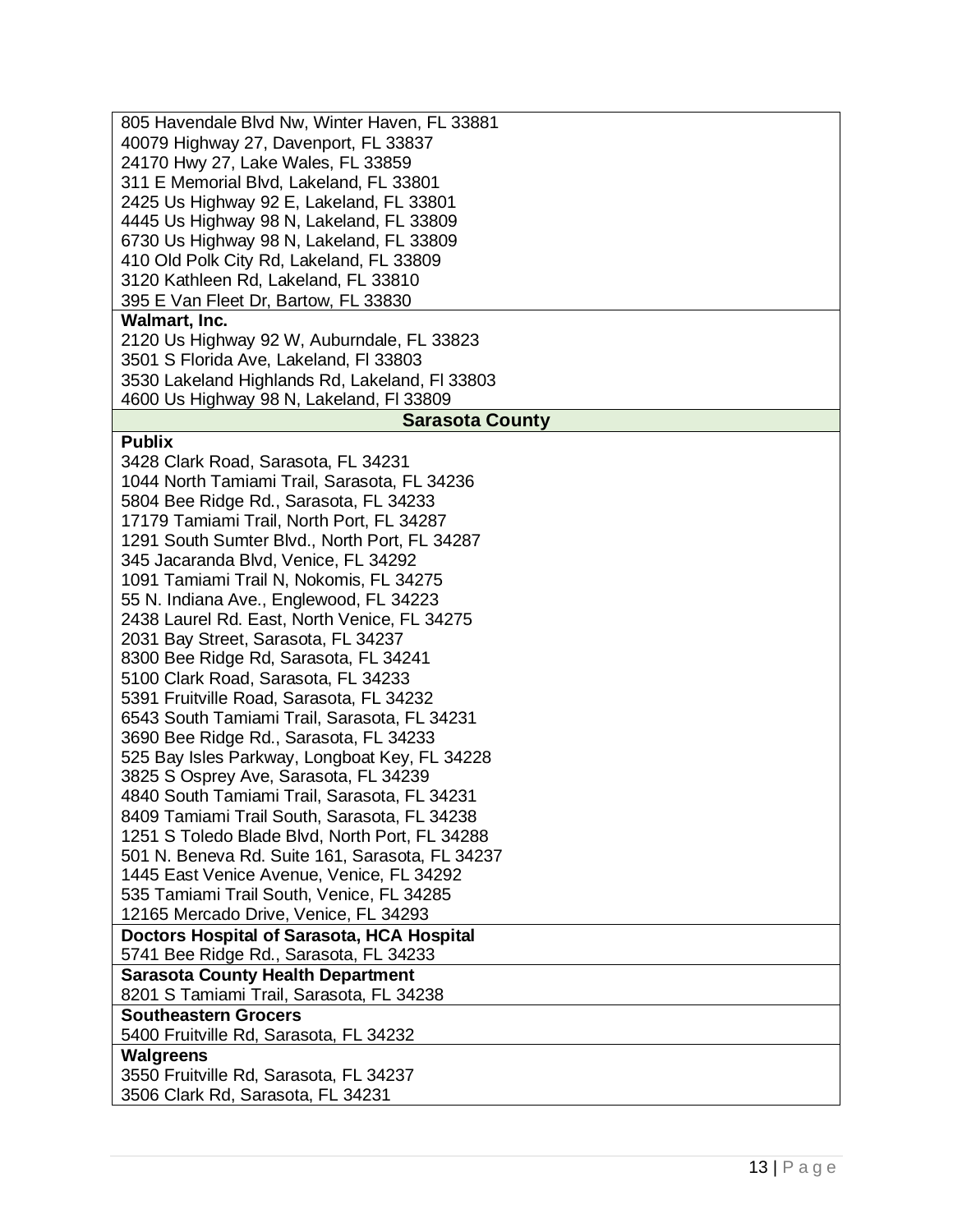| 1700 N Lockwood Ridge Rd, Sarasota, FL 34234   |
|------------------------------------------------|
| 1224 S Tamiami Trl, Sarasota, FL 34239         |
| 3601 Bee Ridge Rd, Sarasota, FL 34233          |
| 1947 Fruitville Rd, Sarasota, FL 34236         |
| 3901 S Tamiami Trl, Sarasota, FL 34231         |
| 5800 Bee Ridge Rd, Sarasota, FL 34233          |
| 5281 Clark Rd, Sarasota, FL 34233              |
| 3535 N Tamiami Trl, Sarasota, FL 34234         |
| 1490 Us Highway 41 Byp S, Venice, FL 34285     |
| 15 S Indiana Ave, Englewood, FL 34223          |
| 1063 N Toledo Blade Blvd, North Port, FL 34288 |
| 391 Tamiami Trl S, Venice, FL 34285            |
| 1120 Tamiami Trl N, Nokomis, FL 34275          |
| 4105 Pointe Plaza Blvd, Venice, FL 34293       |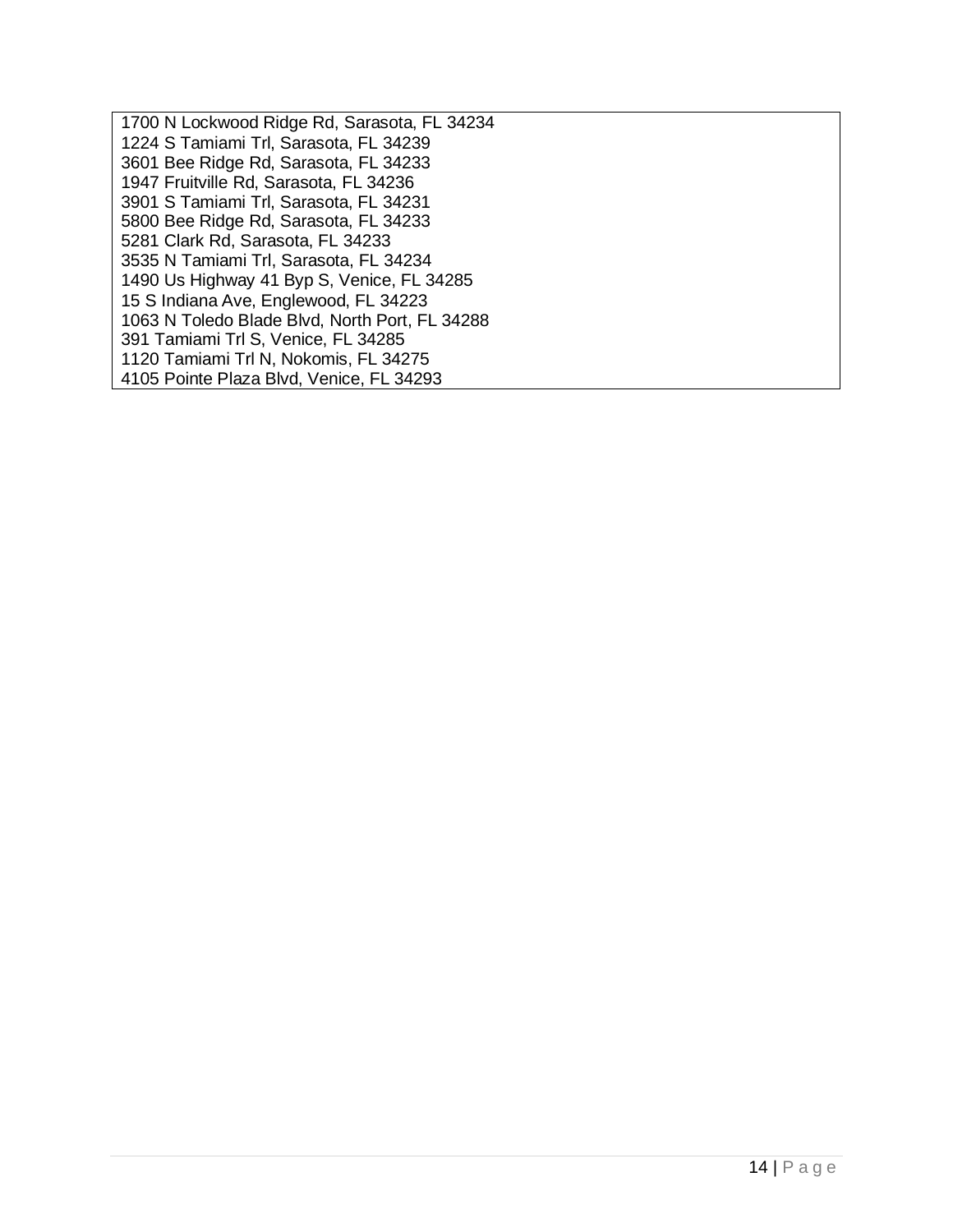## **Georgia**

#### https://georgia.gov/covid-vaccine

| <b>Valdosta</b>                                                   |
|-------------------------------------------------------------------|
| <b>Barnes Drug Store</b>                                          |
| 200 S Patterson St, Valdosta, GA 31601 - (229) 242-1925           |
| <b>CVS Pharmacy, Inc.</b>                                         |
| 2205 N Ashley St, Valdosta, GA 31602 - (229) 333-0222             |
| <b>Hogan's Pharmacy</b>                                           |
| 2704 N Oak St B-1, Ste, Valdosta, GA 31602 - (229) 244-5353       |
| <b>Lowndes County Health Department</b>                           |
| 206 S Patterson St 1st Floor, Valdosta, GA 31601 - (229) 245-5257 |
| <b>Publix Super Markets Inc.</b>                                  |
| 1741 Gornto Rd, Valdosta, GA 31601 - (229) 333-2582               |
| 3330 Inner Perimeter Rd, Valdosta, GA 31602 - (229) 671-9840      |
| <b>Sams Club</b>                                                  |
| 450 Norman Dr, Valdosta, GA 31601 - (229) 244-3939                |
| <b>Walgreens Co.</b>                                              |
| 1800 Baytree Rd, Valdosta, GA 31602 - (229) 242-4939              |
| 2815 N Ashley St, Valdosta, GA 31602 - (229) 253-9069             |
| 3200 N Oak Street Extension, Valdosta, GA 31605 - (229) 247-2553  |
| <b>Walmart Inc.</b>                                               |
| 340 Norman Dr, Valdosta, GA 31601 - (229) 249-8400                |
| 3274 Inner Perimeter Rd, Valdosta, GA 31602 - (229) 253-0312      |
| 4196 Bemiss Rd, Valdosta, GA 31605 - (229P) 588-7578              |
| <b>Winn-Dixie</b>                                                 |
| 3200 N Ashley St, Valdosta, GA 31602 - (229) 242-3007             |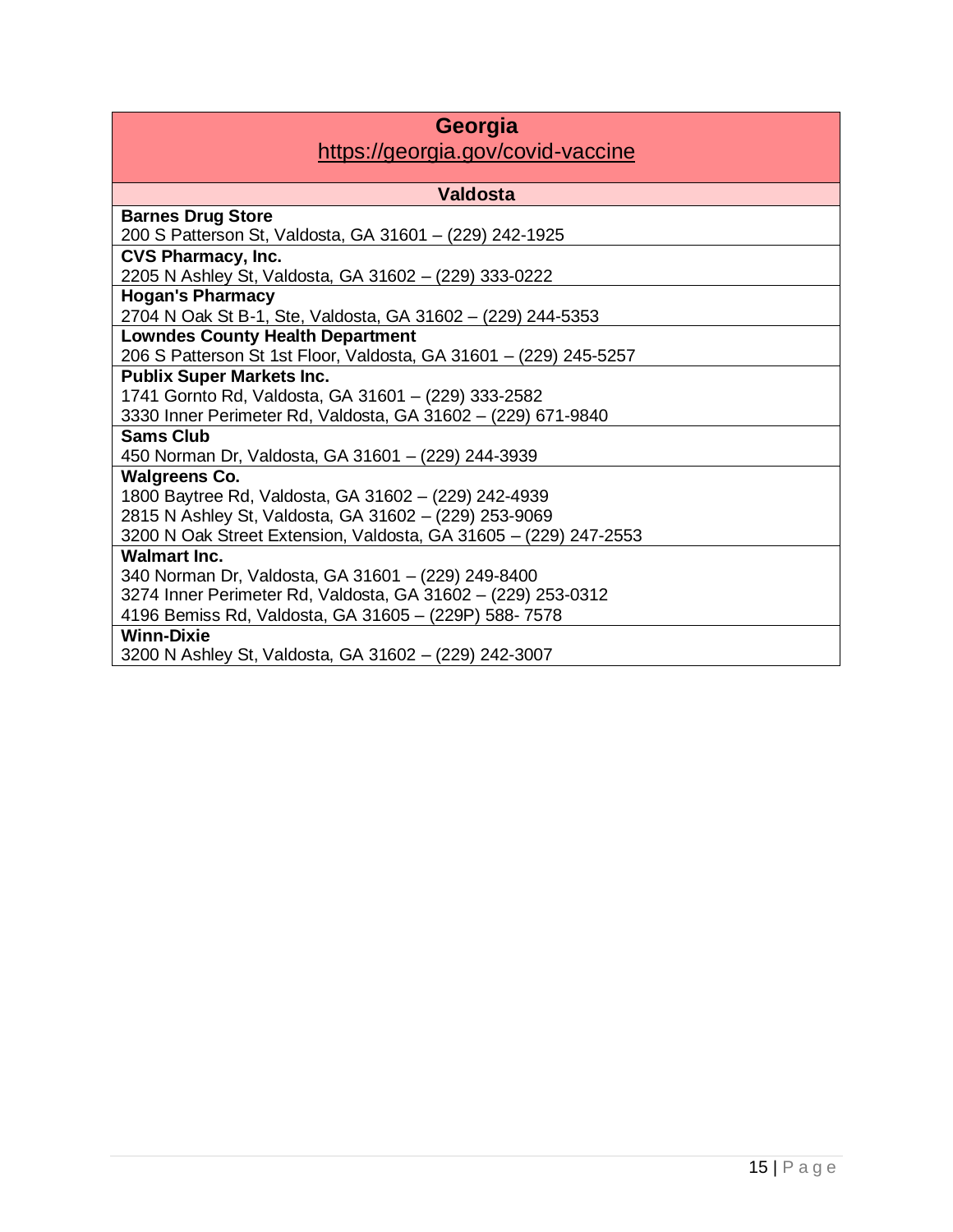| <b>Indiana</b><br>https://www.coronavirus.in.gov/2393.htm                      |
|--------------------------------------------------------------------------------|
| <b>Adams County</b>                                                            |
| <b>Adams Memorial Hospital VAX</b>                                             |
| 1100 Mercer Ave, Decatur, IN 46733 - (260) 724-2145                            |
| <b>CVS Pharmacy</b>                                                            |
| 928 US Hwy 27 N, Berne, IN 46711 - (260) 589-2701                              |
| 1221 W Monroe St, Decatur, IN 46733 - (260) 724-2568                           |
| <b>Kaup Pharmacy Berne</b>                                                     |
| 104 W Main St, Berne, IN 46711 - (260) 589-3330                                |
| <b>Kroger Pharmacy</b>                                                         |
| 929 S 13th St, Decatur, IN 46733                                               |
| <b>Walmart</b>                                                                 |
| 1700 S 13Th St, Decatur, IN 46733 - (260) 724-9990                             |
| <b>Hancock County</b>                                                          |
| <b>CVS Pharmacy</b>                                                            |
| 715 E Broadway St, Fortville, IN 46040 - (317) 485-7111                        |
| 5981 W Broadway, Mc Cordsville, IN 46055                                       |
| 5026 W US Hwy 52, New Palestine, IN 46163 - (317) 861-4838                     |
| <b>Hancock Co Hd Covid VAX</b>                                                 |
| 111 American Legion Place Rm 150 Greenfield, IN 46140 - (317) 477-1125         |
| <b>Hancock Regional VAX</b>                                                    |
| 801 North State St, Greenfield, IN 46140 - (317) 462-5544                      |
| <b>Kroger Pharmacy</b>                                                         |
| 1571 N. State St., Greenfield, IN, 46140 - (317) 467-8981                      |
| <b>Medicap Pharmacy Greenfield VAX</b>                                         |
| 1588 N. State St, Greenfield, IN 46140 - (317) 462-7877                        |
| <b>Meijer Pharmacy</b>                                                         |
| 6939 W Broadway, McCordsville, IN 46055 - (317) 510-0300                       |
| <b>Walgreens Pharmacy</b>                                                      |
| 1195 N State St, Greenfield, IN 46140 - (317) 462-8923                         |
| <b>Walmart</b>                                                                 |
| 1965 N State St, Greenfield, IN 46140 - (317) 318-2234                         |
| <b>Howard County</b>                                                           |
| <b>CVS Pharmacy</b>                                                            |
| 401 E Morgan St, Kokomo, IN 46901 - (765) 452-0552                             |
| 4026 S 00 EW, Kokomo, IN 46902 - (765) 453-3979                                |
| 1037 S Reed Rd, Kokomo, IN 46902 - (765) 457-7577                              |
| 2340 W Sycamore St, Kokomo, IN 46901                                           |
| 610 W. Markland Ave, Kokomo, IN 46901 - (765) 457-4407                         |
| <b>Herbst Apothecary, Inc.</b>                                                 |
| 201 N. Dixon Rd, Kokomo, IN 46901 - (765) 457-1191                             |
| <b>Howard Co Health Dept VAX</b>                                               |
| 120 E. Mulberry St., Room 206, Kokomo, IN 46901 - (765) 456-2408               |
| <b>Howard Co Kokomo Event Center VAX</b>                                       |
| 1500 N Reed Rd, Kokomo, IN 46901 - (765) 454-9999                              |
| <b>Kroger Pharmacy</b><br>605 N. Dixon Rd., Kokomo, IN, 46901 - (765) 457-2514 |
|                                                                                |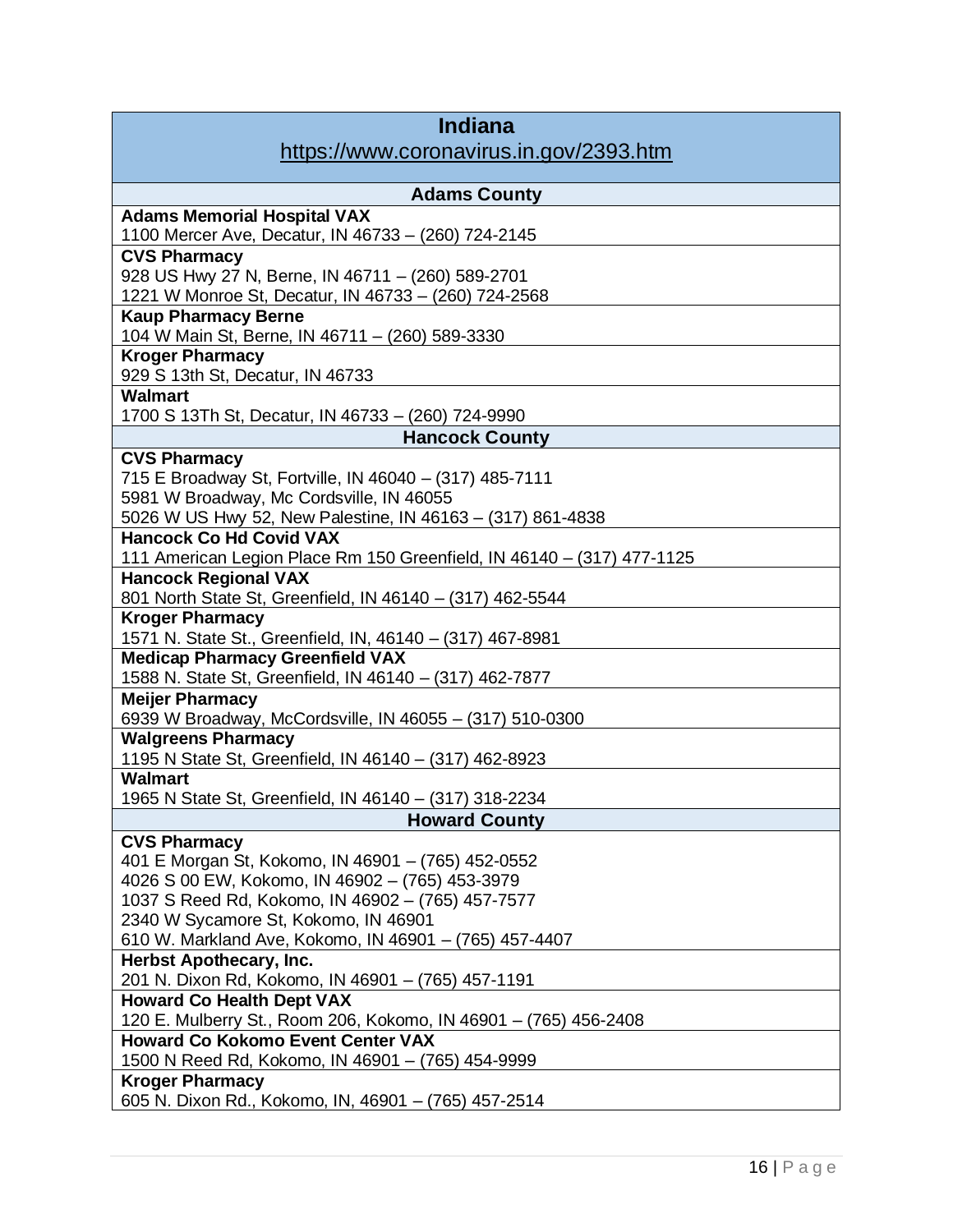| 2821 S. Washington St., Kokomo, IN, 46902                                      |
|--------------------------------------------------------------------------------|
| <b>Meijer Pharmacy</b>                                                         |
| 2301 E Markland Ave, Kokomo, IN, 46901 - (765) 454-7800                        |
| <b>St V Kokomo Education Center VAX</b>                                        |
| 615 St Joseph Dr, Kokomo, IN 46901                                             |
| <b>Walgreens Pharmacy</b>                                                      |
| 2345 E Markland Ave, Kokomo, IN 46901 - (765) 868-4798                         |
| 3608 S Lafountain St, Kokomo, IN 46902 - (765) 455-2191                        |
| 2400 W Sycamore St, Kokomo, IN 46901 - 765) 868-0140                           |
| <b>Walmart</b>                                                                 |
| 1920 E Markland Ave, Kokomo, IN 46901 - 765-456-3550<br><b>Knox County</b>     |
|                                                                                |
| <b>Family Pharmacy</b><br>508 W. 11th St, Bicknell, IN 47512 - (812) 735-4334  |
| <b>Knox Co Hd Covid VAX</b>                                                    |
| 1548 S Hart Street Road, Vincennes, IN 47591                                   |
| <b>Walgreens Pharmacy</b>                                                      |
| 505 College Ave, Vincennes, IN 47591 - (812) 882-3896                          |
| <b>Walmart</b>                                                                 |
| 650 Kimmell Rd, Vincennes, IN 47591 - 812-886-0312                             |
| <b>Williams Bros Pharm Vincennes VAX</b>                                       |
| 1216 Washington Ave., Vincennes, IN 47591                                      |
| <b>Madison County</b>                                                          |
| <b>Community Hosp Andrsn Ed Ctr VAX</b>                                        |
| 1923 N Madison Ave, Anderson, IN 46011 - (765) 298-2534                        |
| <b>CVS Pharmacy</b>                                                            |
| 2003 Broadway St, Anderson, IN 46012 - (765) 643-1515                          |
| 620 E State St, Pendleton, IN 46064                                            |
| 265 S Scatterfield Rd, Anderson, IN 46012                                      |
| <b>Madison Co Hd Covid VAX</b>                                                 |
| 222 E 10th St, Anderson, IN 46016                                              |
| <b>Madison Co HD Ivy Tech Mass VAX</b>                                         |
| 815 E 60th St, Anderson, IN 46013                                              |
| <b>Madison Co HD Mass VAX</b>                                                  |
| 1801 Main St, Elwood, IN 46036                                                 |
| <b>Madison Co HD Mass2 VAX</b>                                                 |
| 6607 Providence Dr, Anderson, IN 46013                                         |
| <b>Meijer Pharmacy</b>                                                         |
| 6100 Scatterfield Rd, Anderson, IN 46013<br><b>Meridian Health Service</b>     |
|                                                                                |
| 1547 Ohio Ave, Anderson, IN 46016 - (765) 641-7499<br><b>Pay Less Pharmacy</b> |
| 1900 Applewood Center Dr., Anderson, IN, 46013                                 |
| 1845 N. Scatterfield Rd., Anderson, IN, 46012                                  |
| <b>Red Gold Orestes VAX</b>                                                    |
| 120 E Oak St, Orestes, IN 46063 - (765) 557-5500                               |
| <b>Walgreens Pharmacy</b>                                                      |
| 320 S Scatterfield Rd, Anderson, IN 46012                                      |
| 3736 S Scatterfield Rd, Anderson, IN 46013 - (765) 649-1366                    |
| <b>Walmart</b>                                                                 |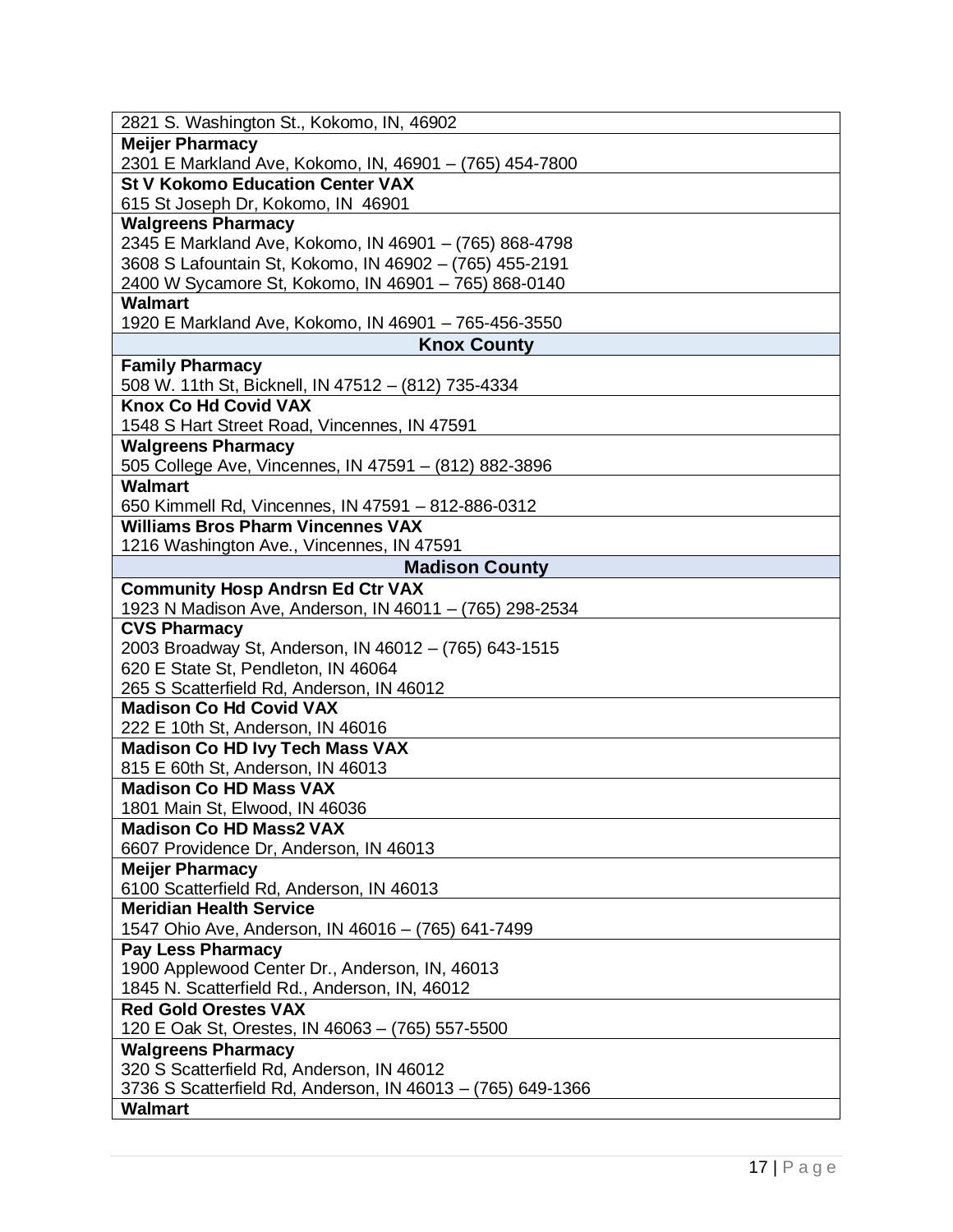| <b>St. Joseph County</b><br><b>Beacon Medical Group VAX</b><br>6913 N Main St, Granger, IN 46530 - (574) 647.1500<br><b>Costco Pharmacy</b><br>625 E. University Dr, Granger, IN 46530 - (574) 401-7004<br><b>CVS Pharmacy</b><br>1400 E Ireland Rd, South Bend, IN 46614 - (574) 231-8258<br>2101 E Ireland Rd, South Bend, IN 46614 - (574) 291-1303<br>130 E Cleveland Rd, Granger, IN 46530 - (574) 247-2221<br>155 E University Dr, Granger, IN 46530<br>8989 E US Hwy 20, New Carlisle, IN 46552<br>2210 Edison Rd, South Bend, IN 46615 - (574) 472-3234<br>4501 Lincolnway E, Mishawaka, IN 46544<br>210 N Main St, Mishawaka, IN 46544<br>1333 Portage Ave, South Bend, IN 46616 - (574) 234-7190<br>2051 S Bend Ave, South Bend, IN 46637 - (574) 273-0080<br>12544 St Rd 23, Granger, IN 46530 - (574) 272-5773<br>51467 State Road 933, South Bend, IN 46637 - (574) 243-0904<br>4403 W Western Ave, South Bend, IN 4661 - (574) 234-3241<br><b>HealthLinc Centennial</b><br>621 Memorial Dr. Ste. 402, South Bend, In 46601 - (574) 400-4550<br><b>Kroger Pharmacy</b><br>1217 E. Ireland Rd., South Bend, IN, 46614<br>906 S. Merrifield Ave., Mishawaka, IN, 46544<br>4526 Western Ave., South Bend, IN, 46619 - (574) 239-2480<br><b>Martin's Pharmacy</b><br>611 E. Douglas Rd, Mishawaka, IN 46545 - (574) 247-1000 |
|---------------------------------------------------------------------------------------------------------------------------------------------------------------------------------------------------------------------------------------------------------------------------------------------------------------------------------------------------------------------------------------------------------------------------------------------------------------------------------------------------------------------------------------------------------------------------------------------------------------------------------------------------------------------------------------------------------------------------------------------------------------------------------------------------------------------------------------------------------------------------------------------------------------------------------------------------------------------------------------------------------------------------------------------------------------------------------------------------------------------------------------------------------------------------------------------------------------------------------------------------------------------------------------------------------------------------------------|
|                                                                                                                                                                                                                                                                                                                                                                                                                                                                                                                                                                                                                                                                                                                                                                                                                                                                                                                                                                                                                                                                                                                                                                                                                                                                                                                                       |
|                                                                                                                                                                                                                                                                                                                                                                                                                                                                                                                                                                                                                                                                                                                                                                                                                                                                                                                                                                                                                                                                                                                                                                                                                                                                                                                                       |
|                                                                                                                                                                                                                                                                                                                                                                                                                                                                                                                                                                                                                                                                                                                                                                                                                                                                                                                                                                                                                                                                                                                                                                                                                                                                                                                                       |
|                                                                                                                                                                                                                                                                                                                                                                                                                                                                                                                                                                                                                                                                                                                                                                                                                                                                                                                                                                                                                                                                                                                                                                                                                                                                                                                                       |
|                                                                                                                                                                                                                                                                                                                                                                                                                                                                                                                                                                                                                                                                                                                                                                                                                                                                                                                                                                                                                                                                                                                                                                                                                                                                                                                                       |
|                                                                                                                                                                                                                                                                                                                                                                                                                                                                                                                                                                                                                                                                                                                                                                                                                                                                                                                                                                                                                                                                                                                                                                                                                                                                                                                                       |
|                                                                                                                                                                                                                                                                                                                                                                                                                                                                                                                                                                                                                                                                                                                                                                                                                                                                                                                                                                                                                                                                                                                                                                                                                                                                                                                                       |
|                                                                                                                                                                                                                                                                                                                                                                                                                                                                                                                                                                                                                                                                                                                                                                                                                                                                                                                                                                                                                                                                                                                                                                                                                                                                                                                                       |
|                                                                                                                                                                                                                                                                                                                                                                                                                                                                                                                                                                                                                                                                                                                                                                                                                                                                                                                                                                                                                                                                                                                                                                                                                                                                                                                                       |
|                                                                                                                                                                                                                                                                                                                                                                                                                                                                                                                                                                                                                                                                                                                                                                                                                                                                                                                                                                                                                                                                                                                                                                                                                                                                                                                                       |
|                                                                                                                                                                                                                                                                                                                                                                                                                                                                                                                                                                                                                                                                                                                                                                                                                                                                                                                                                                                                                                                                                                                                                                                                                                                                                                                                       |
|                                                                                                                                                                                                                                                                                                                                                                                                                                                                                                                                                                                                                                                                                                                                                                                                                                                                                                                                                                                                                                                                                                                                                                                                                                                                                                                                       |
|                                                                                                                                                                                                                                                                                                                                                                                                                                                                                                                                                                                                                                                                                                                                                                                                                                                                                                                                                                                                                                                                                                                                                                                                                                                                                                                                       |
|                                                                                                                                                                                                                                                                                                                                                                                                                                                                                                                                                                                                                                                                                                                                                                                                                                                                                                                                                                                                                                                                                                                                                                                                                                                                                                                                       |
|                                                                                                                                                                                                                                                                                                                                                                                                                                                                                                                                                                                                                                                                                                                                                                                                                                                                                                                                                                                                                                                                                                                                                                                                                                                                                                                                       |
|                                                                                                                                                                                                                                                                                                                                                                                                                                                                                                                                                                                                                                                                                                                                                                                                                                                                                                                                                                                                                                                                                                                                                                                                                                                                                                                                       |
|                                                                                                                                                                                                                                                                                                                                                                                                                                                                                                                                                                                                                                                                                                                                                                                                                                                                                                                                                                                                                                                                                                                                                                                                                                                                                                                                       |
|                                                                                                                                                                                                                                                                                                                                                                                                                                                                                                                                                                                                                                                                                                                                                                                                                                                                                                                                                                                                                                                                                                                                                                                                                                                                                                                                       |
|                                                                                                                                                                                                                                                                                                                                                                                                                                                                                                                                                                                                                                                                                                                                                                                                                                                                                                                                                                                                                                                                                                                                                                                                                                                                                                                                       |
|                                                                                                                                                                                                                                                                                                                                                                                                                                                                                                                                                                                                                                                                                                                                                                                                                                                                                                                                                                                                                                                                                                                                                                                                                                                                                                                                       |
|                                                                                                                                                                                                                                                                                                                                                                                                                                                                                                                                                                                                                                                                                                                                                                                                                                                                                                                                                                                                                                                                                                                                                                                                                                                                                                                                       |
|                                                                                                                                                                                                                                                                                                                                                                                                                                                                                                                                                                                                                                                                                                                                                                                                                                                                                                                                                                                                                                                                                                                                                                                                                                                                                                                                       |
|                                                                                                                                                                                                                                                                                                                                                                                                                                                                                                                                                                                                                                                                                                                                                                                                                                                                                                                                                                                                                                                                                                                                                                                                                                                                                                                                       |
|                                                                                                                                                                                                                                                                                                                                                                                                                                                                                                                                                                                                                                                                                                                                                                                                                                                                                                                                                                                                                                                                                                                                                                                                                                                                                                                                       |
|                                                                                                                                                                                                                                                                                                                                                                                                                                                                                                                                                                                                                                                                                                                                                                                                                                                                                                                                                                                                                                                                                                                                                                                                                                                                                                                                       |
|                                                                                                                                                                                                                                                                                                                                                                                                                                                                                                                                                                                                                                                                                                                                                                                                                                                                                                                                                                                                                                                                                                                                                                                                                                                                                                                                       |
|                                                                                                                                                                                                                                                                                                                                                                                                                                                                                                                                                                                                                                                                                                                                                                                                                                                                                                                                                                                                                                                                                                                                                                                                                                                                                                                                       |
| 926 Erskine Plz, South Bend, IN 46614 - (574) 299-8844                                                                                                                                                                                                                                                                                                                                                                                                                                                                                                                                                                                                                                                                                                                                                                                                                                                                                                                                                                                                                                                                                                                                                                                                                                                                                |
| 7355 Heritage Square Dr, Granger, IN 46530 - (574) 807-8222                                                                                                                                                                                                                                                                                                                                                                                                                                                                                                                                                                                                                                                                                                                                                                                                                                                                                                                                                                                                                                                                                                                                                                                                                                                                           |
| 306 N. Bittersweet Rd, Mishawaka, IN 46544 - (574) 968-1313                                                                                                                                                                                                                                                                                                                                                                                                                                                                                                                                                                                                                                                                                                                                                                                                                                                                                                                                                                                                                                                                                                                                                                                                                                                                           |
| 314 N. Ironwood, Mishawaka, IN 46544 - (574) 254-2323                                                                                                                                                                                                                                                                                                                                                                                                                                                                                                                                                                                                                                                                                                                                                                                                                                                                                                                                                                                                                                                                                                                                                                                                                                                                                 |
| 525 S. Mayflower Rd, South Bend, IN 46619 - (574) 334-5200                                                                                                                                                                                                                                                                                                                                                                                                                                                                                                                                                                                                                                                                                                                                                                                                                                                                                                                                                                                                                                                                                                                                                                                                                                                                            |
| 12850 State Road 23, Granger, IN 46530 - (574) 807-8234                                                                                                                                                                                                                                                                                                                                                                                                                                                                                                                                                                                                                                                                                                                                                                                                                                                                                                                                                                                                                                                                                                                                                                                                                                                                               |
| <b>Meijer Pharmacy</b>                                                                                                                                                                                                                                                                                                                                                                                                                                                                                                                                                                                                                                                                                                                                                                                                                                                                                                                                                                                                                                                                                                                                                                                                                                                                                                                |
| 3610 Bremen Hwy, Mishawaka, IN, 46544                                                                                                                                                                                                                                                                                                                                                                                                                                                                                                                                                                                                                                                                                                                                                                                                                                                                                                                                                                                                                                                                                                                                                                                                                                                                                                 |
| 5020 Grape Rd, Mishawaka, IN, 46545 - (574) 273-3510                                                                                                                                                                                                                                                                                                                                                                                                                                                                                                                                                                                                                                                                                                                                                                                                                                                                                                                                                                                                                                                                                                                                                                                                                                                                                  |
| 3600 N Portage Rd, South Bend, IN 46628 - (574) 243-3695<br><b>Sams Club</b>                                                                                                                                                                                                                                                                                                                                                                                                                                                                                                                                                                                                                                                                                                                                                                                                                                                                                                                                                                                                                                                                                                                                                                                                                                                          |
|                                                                                                                                                                                                                                                                                                                                                                                                                                                                                                                                                                                                                                                                                                                                                                                                                                                                                                                                                                                                                                                                                                                                                                                                                                                                                                                                       |
| 120 Indian Ridge Blvd, Mishawaka, IN 46545-9033 - (574) 243-8048                                                                                                                                                                                                                                                                                                                                                                                                                                                                                                                                                                                                                                                                                                                                                                                                                                                                                                                                                                                                                                                                                                                                                                                                                                                                      |
| St Joe Co HD At CCB VAX                                                                                                                                                                                                                                                                                                                                                                                                                                                                                                                                                                                                                                                                                                                                                                                                                                                                                                                                                                                                                                                                                                                                                                                                                                                                                                               |
| 227 W Jefferson Blvd, 9th Floor, South Bend, IN 46601                                                                                                                                                                                                                                                                                                                                                                                                                                                                                                                                                                                                                                                                                                                                                                                                                                                                                                                                                                                                                                                                                                                                                                                                                                                                                 |
| St Joseph Reg Med Ctr Mishwka Vax<br>5215 Holy Cross Pkwy, Mishawaka, IN 46545 - (574) 235-9721                                                                                                                                                                                                                                                                                                                                                                                                                                                                                                                                                                                                                                                                                                                                                                                                                                                                                                                                                                                                                                                                                                                                                                                                                                       |
| <b>Walgreens Pharmacy</b>                                                                                                                                                                                                                                                                                                                                                                                                                                                                                                                                                                                                                                                                                                                                                                                                                                                                                                                                                                                                                                                                                                                                                                                                                                                                                                             |
| 13060 Adams Rd, Granger, IN 46530 - (574) 243-5468                                                                                                                                                                                                                                                                                                                                                                                                                                                                                                                                                                                                                                                                                                                                                                                                                                                                                                                                                                                                                                                                                                                                                                                                                                                                                    |
| 2845 Cleveland Rd, South Bend, IN 46628 - (574) 277-1538                                                                                                                                                                                                                                                                                                                                                                                                                                                                                                                                                                                                                                                                                                                                                                                                                                                                                                                                                                                                                                                                                                                                                                                                                                                                              |
| 1010 E Ireland Rd, South Bend, IN 4661                                                                                                                                                                                                                                                                                                                                                                                                                                                                                                                                                                                                                                                                                                                                                                                                                                                                                                                                                                                                                                                                                                                                                                                                                                                                                                |
| 110 E McKinley Ave, Mishawaka, IN 46545 - (574) 255-9677                                                                                                                                                                                                                                                                                                                                                                                                                                                                                                                                                                                                                                                                                                                                                                                                                                                                                                                                                                                                                                                                                                                                                                                                                                                                              |
| 52482 IN State Route 933, South Bend, IN 46637                                                                                                                                                                                                                                                                                                                                                                                                                                                                                                                                                                                                                                                                                                                                                                                                                                                                                                                                                                                                                                                                                                                                                                                                                                                                                        |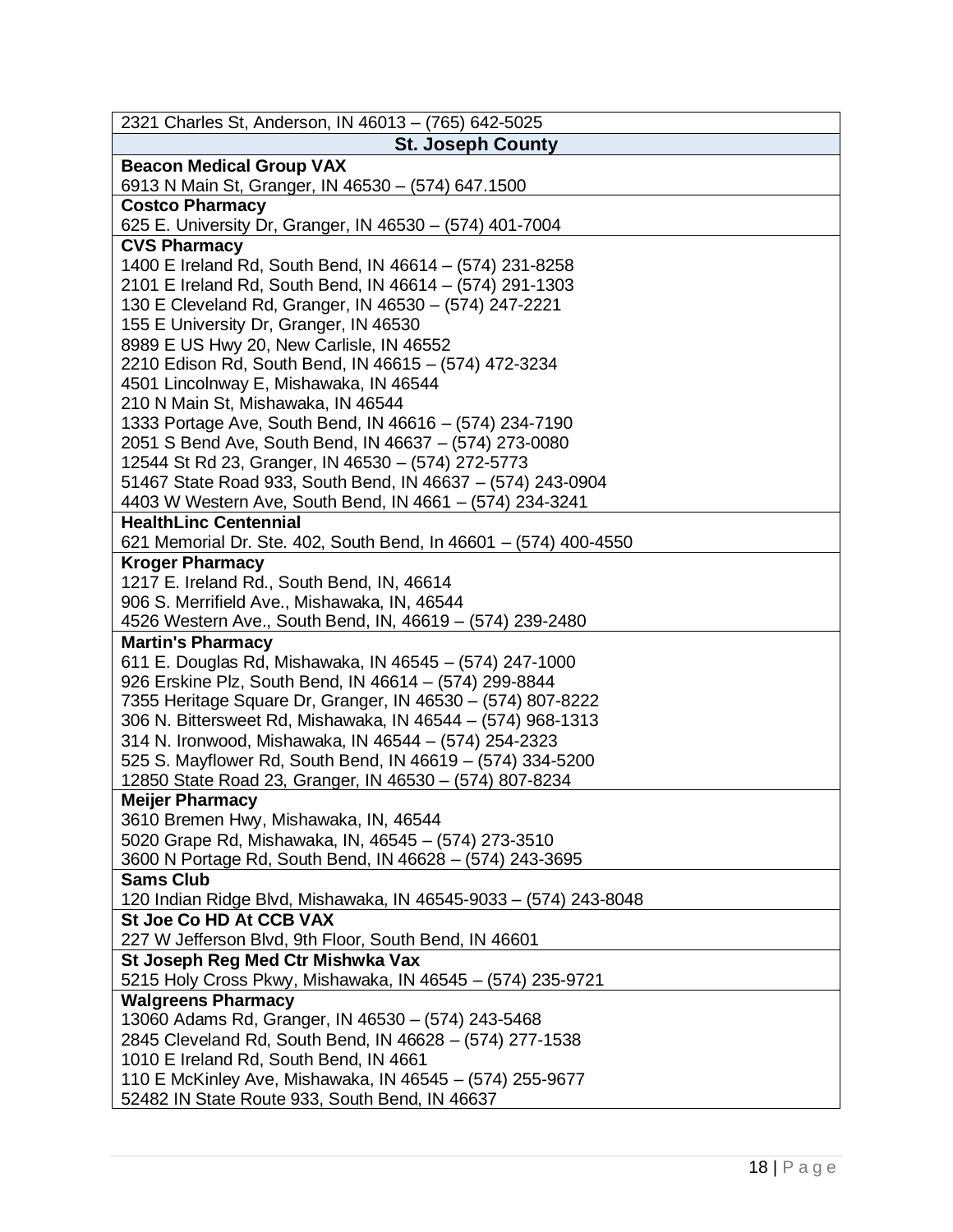| 4620 Lincolnway E, Mishawaka, IN 46544                                                                 |
|--------------------------------------------------------------------------------------------------------|
| 1351 N Ironwood Dr, South Bend, IN 46615                                                               |
| 15005 State Road 23, Granger, IN 46530 - (574) 271-2553                                                |
| <b>Walmart</b>                                                                                         |
| 316 Indian Ridge Blvd, Mishawaka, IN 46545 - (574) 243-9188                                            |
| 3701 Portage Rd, South Bend, IN 46628-6098                                                             |
| 700 W Ireland Rd, South Bend, IN 46614-3810                                                            |
| <b>Tippercanoe County</b>                                                                              |
| <b>Custom Plus Pharmacy</b>                                                                            |
| 482 W. Navajo St, Ste. A, West Lafayette, IN 47906                                                     |
| <b>CVS Pharmacy</b>                                                                                    |
| 720 Northwestern Ave Ste 6, West Lafayette, IN 47906                                                   |
| 1725 Salem St, Lafayette, IN 47904 - (765) 447-1276                                                    |
| <b>IU Health Arnett Hospital VAX</b>                                                                   |
| 5165 McCarty Ln, Lafayette, IN 47905 - (765) 448-8000                                                  |
| <b>Lightstone Education Center VAX</b>                                                                 |
| 210 Professional Ct., Ste. C, Lafayette, IN 47905                                                      |
| <b>Meijer Pharmacy</b>                                                                                 |
| 4901 IN-26 E, Lafayette, IN, 47905 - (765) 449-9210                                                    |
| 2636 US-52 W, West Lafayette, IN, 47906                                                                |
| <b>Mosey Down Main Street VAX</b>                                                                      |
| 512 Main St, Lafayette, IN 47901                                                                       |
| <b>Pay Less Pharmacy</b>                                                                               |
| 65 Beck Lane, Lafayette, IN, 47909 - (765) 474-8269                                                    |
| 1032 Sagamore Pkwy West, West Lafayette, IN, 47906 - (765) 463-1556                                    |
| 2513 Maple Point Dr., Lafayette, IN, 47905 - (765) 447-7533                                            |
| 2200 Greenbush St., Lafayette, IN, 47904 - (765) 448-9159                                              |
| <b>Tippecanoe Co HD Covid Vax</b>                                                                      |
| 2577 Maple Point Dr, Lafayette, IN 47905                                                               |
| <b>Walgreens Pharmacy</b>                                                                              |
| 130 S Creasy Ln, Lafayette, IN 47905 - (765) 448-3517                                                  |
| 1000 Sagamore Pkwy W, West Lafayette, IN 47906 - (765) 497-2300                                        |
| 1801 South St, Lafayette, IN 47904 - (765) 448-1366                                                    |
| 2800 US Hwy 231 S, Lafayette, IN 47909                                                                 |
| <b>Walmart</b>                                                                                         |
| 4205 Commerce Dr, Lafayette, IN 47905-3800 - (765) 446-1278                                            |
| 2801 Northwestern Ave, West Lafayette, IN 47906-6816 - (765) 463-0201                                  |
| 2347 Veterans Memorial Parkway, Lafayette, IN 47909 - (765) 477-9379                                   |
| <b>White Horse Christian Ctr VAX</b><br>1780 Cumberland Ave, West Lafayette, IN 47906 - (765) 477-1111 |
|                                                                                                        |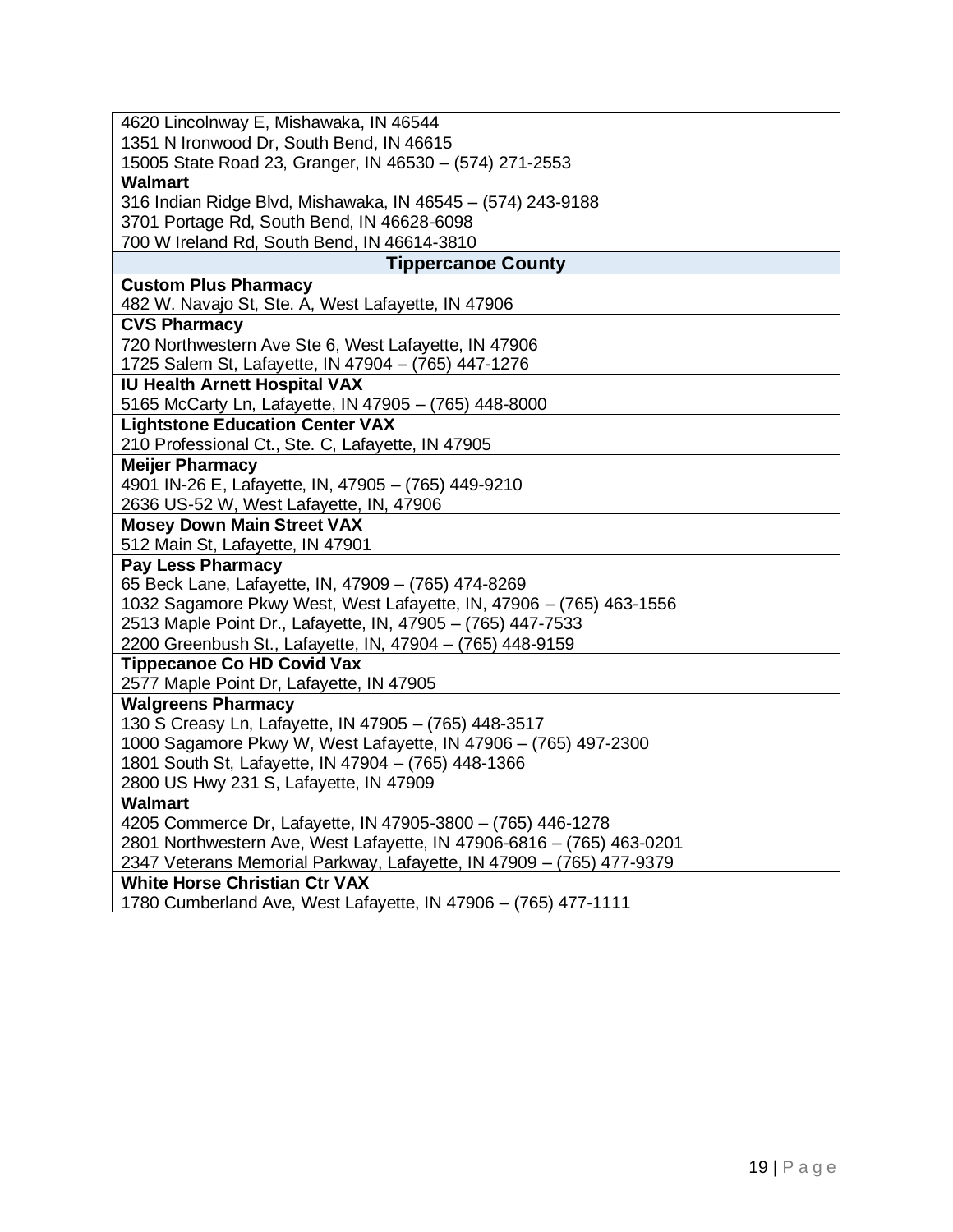| <b>North Carolina</b><br>https://covid19.ncdhhs.gov/vaccines                                       |
|----------------------------------------------------------------------------------------------------|
| <b>Angier</b>                                                                                      |
| <b>Angier Family Pharmacy</b>                                                                      |
| 50 E Depot St, Angier, NC 27501                                                                    |
| <b>AllCare Pharmacy Services</b>                                                                   |
| 9641 Bitter Melon Dr, Angier, NC 27501                                                             |
| <b>Coats Pharmacy Inc.</b>                                                                         |
| 393 N McKinley St, Coats, NC 27521<br><b>CVS Pharmacy, Inc.</b>                                    |
| 605 N Main St, Fuquay-Varina, NC 27526                                                             |
| 803 S Main St, Lillington, NC 27546                                                                |
| 13440 Nc-210, Benson, NC 27504                                                                     |
| <b>Harnett County Health Department</b>                                                            |
| 307 W Cornelius Harnett Blvd, Lillington, NC 27546                                                 |
| <b>Harris Teeter Pharmacy</b>                                                                      |
| 1371 E Broad St, Fuquay-Varina, NC 27526                                                           |
| <b>Hogan's Pharmacy</b>                                                                            |
| 815 W Front St, Lillington, NC 27546                                                               |
| <b>Lillington Health Center</b>                                                                    |
| 40 Autumn Fern Trail, Lillington, NC 27546<br><b>Lillington Juneteenth Celebration</b>             |
| 1111 S Main St, Lillington, NC 27546                                                               |
| <b>RX Care</b>                                                                                     |
| 305 N Judd Pkwy Ne, Fuquay-Varina, NC 27526                                                        |
| <b>Walgreens Co.</b>                                                                               |
| 1401 N Main St, Fuquay-Varina, NC 27526                                                            |
| 116 W Depot St, Angier, NC 27501                                                                   |
| <b>Walmart Inc.</b>                                                                                |
| 1051 E Broad St, Fuquay-Varina, NC 27526                                                           |
| <b>Wake County Southern Regional Center</b>                                                        |
| 130 N Judd Pkwy Ne, Fuquay-Varina, NC 27526<br><b>VaxOn (Fuquay Clinic)</b>                        |
| 6317 Sunset Lake Rd, Fuquay-Varina, NC 27526                                                       |
| <b>Bailey</b>                                                                                      |
| <b>Bailey Pharmacy</b>                                                                             |
| 6311 Deans St, Bailey, NC 27807                                                                    |
| CVS Pharmacy, Inc.                                                                                 |
| 3401 Raleigh Rd Pkwy W #1a, Wilson, NC 27893                                                       |
| 1601 Forest Hills Rd Nw, Wilson, NC 27896                                                          |
| <b>Harris Teeter Pharmacy</b>                                                                      |
| 3401 Raleigh Rd Pkwy W, Wilson, NC 27893                                                           |
| <b>Realo Discount Drugs - Wilson Vidant HealthPlex</b><br>3724 Raleigh Rd Pkwy W, Wilson, NC 27896 |
| <b>Bladen</b>                                                                                      |
| <b>Anderson's Drug Store, LLC</b>                                                                  |
| 206 S Poplar St, Elizabethtown, NC 28337                                                           |
| <b>Black River Family Practice</b>                                                                 |

 $\Box$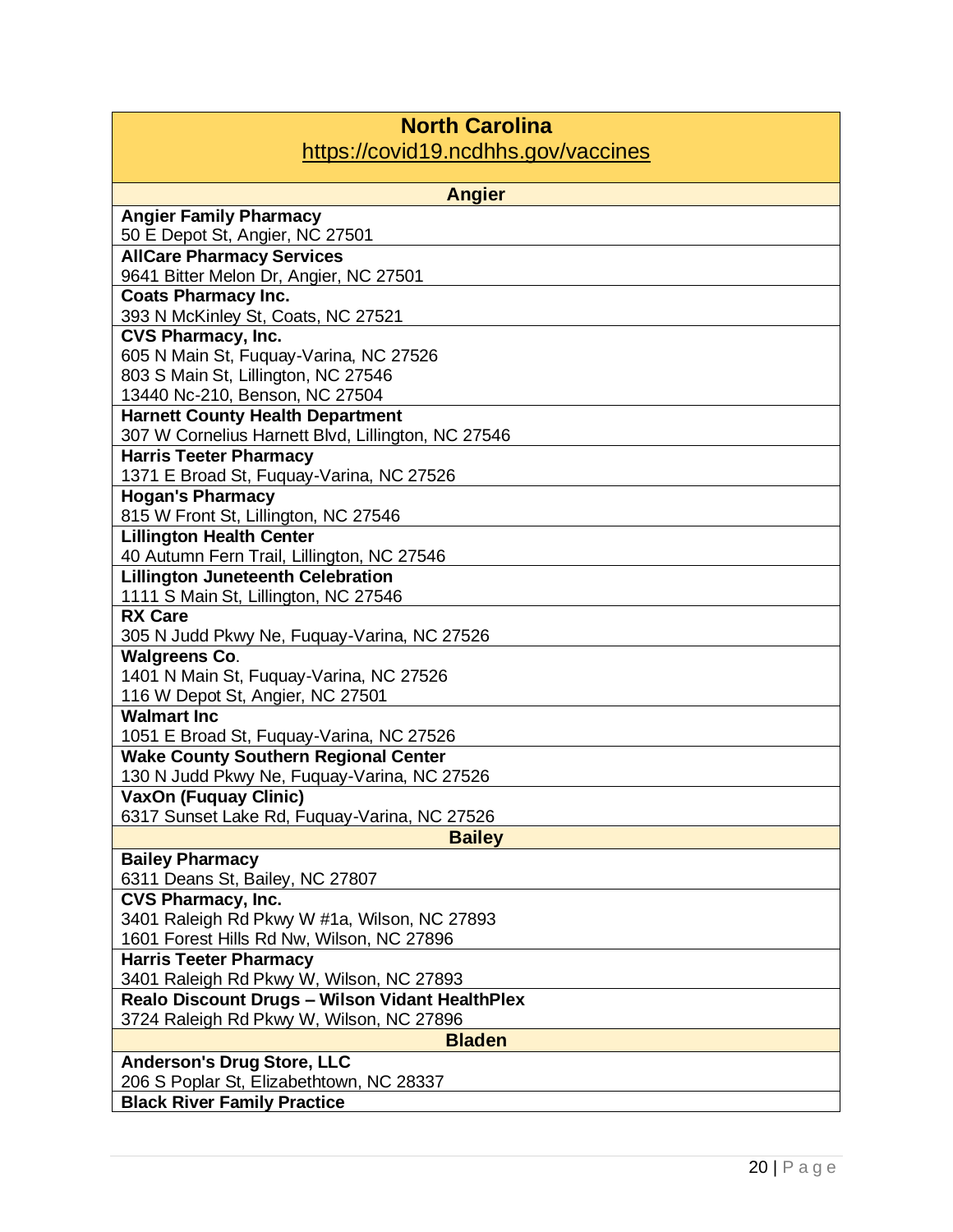| 301 S Campbell St, Burgaw, NC 28425                                                        |
|--------------------------------------------------------------------------------------------|
| <b>Bladen County Health Department</b>                                                     |
| 300 Mercer Mill Rd, Elizabethtown, NC 28337                                                |
| <b>Bladen County Hospital</b>                                                              |
| 501 S Poplar St, Elizabethtown, NC 28337                                                   |
| <b>CommWell Health of Penderlea</b>                                                        |
| 5531 Eleanor Roosevelt Ln, Willard, NC 28478                                               |
| <b>CVS Pharmacy, Inc.</b>                                                                  |
| 218 E Main St, Wallace, NC 28466                                                           |
| 371 S Poplar St, Elizabethtown, NC 28337                                                   |
| <b>Goshen Medical Center</b>                                                               |
| 105 N Lisbon Ave, Garland, NC 28441                                                        |
| 110 Eastwood Dr, Wallace, NC 28466                                                         |
| 360 E Charity Rd, Rose Hill, NC 28458                                                      |
| 213 9th St, Bolton, NC 28423                                                               |
| <b>Pender County Health Department</b>                                                     |
| 803 S Walker St, Burgaw, NC 28425                                                          |
| Realo Discount Drug Stores of Enc Inc.                                                     |
| 5655 Old Nc 41 Hwy, Wallace, NC 28466                                                      |
| <b>Rocky Point Pavilion Pharmacy</b>                                                       |
| 7910 US-117 Suite 110, Suite 110, Rocky Point, NC 28457<br><b>Rose Hill Medical Center</b> |
|                                                                                            |
| 600 S Sycamore St, Rose Hill, NC 28458                                                     |
| <b>Royal Chapel Baptist Church</b><br>7660 Ivanhoe Road, Ivanhoe, NC 28328                 |
|                                                                                            |
|                                                                                            |
| <b>San Martin Medical, PLLC</b>                                                            |
| 7876 Us-117 A, Rocky Point, NC 28457                                                       |
| <b>Sampson County Health Department</b>                                                    |
| 360 County Complex Rd, Clinton, NC 28328                                                   |
| <b>Walgreens Co.</b>                                                                       |
| 5717 NC-41, Wallace, NC 28466                                                              |
| 206 US-117, Burgaw, NC 28425                                                               |
| 403 S Poplar St, Elizabethtown, NC 28337<br><b>Walmart Inc.</b>                            |
|                                                                                            |
| 5625 NC-41, Wallace, NC 28466                                                              |
| 908 NC-53, Burgaw, NC 28425<br>1347 W Broad St, Elizabethtown, NC 28337                    |
| <b>Faison</b>                                                                              |
|                                                                                            |
| <b>Faison Pharmacy</b><br>206 SW Center St, Faison, NC 28341                               |
| <b>Kenansville Eastern Missionary Baptist Association</b>                                  |
| 860 N Pine St, Warsaw, NC 28398                                                            |
| <b>Goshen Medical Center</b>                                                               |
| 444 SW Center St, Faison, NC 28341                                                         |
| 130 NE Center St, Mt Olive, NC 28365                                                       |
| 325 NC-55, Mt Olive, NC 28365                                                              |
| 113 S Pine St, Warsaw, NC 28398                                                            |
| Mt. Olive Family Medicine Center, Inc.                                                     |
| 201 N Breazeale Ave, Mt Olive, NC 28365<br><b>Mt Olive Pharmacy</b>                        |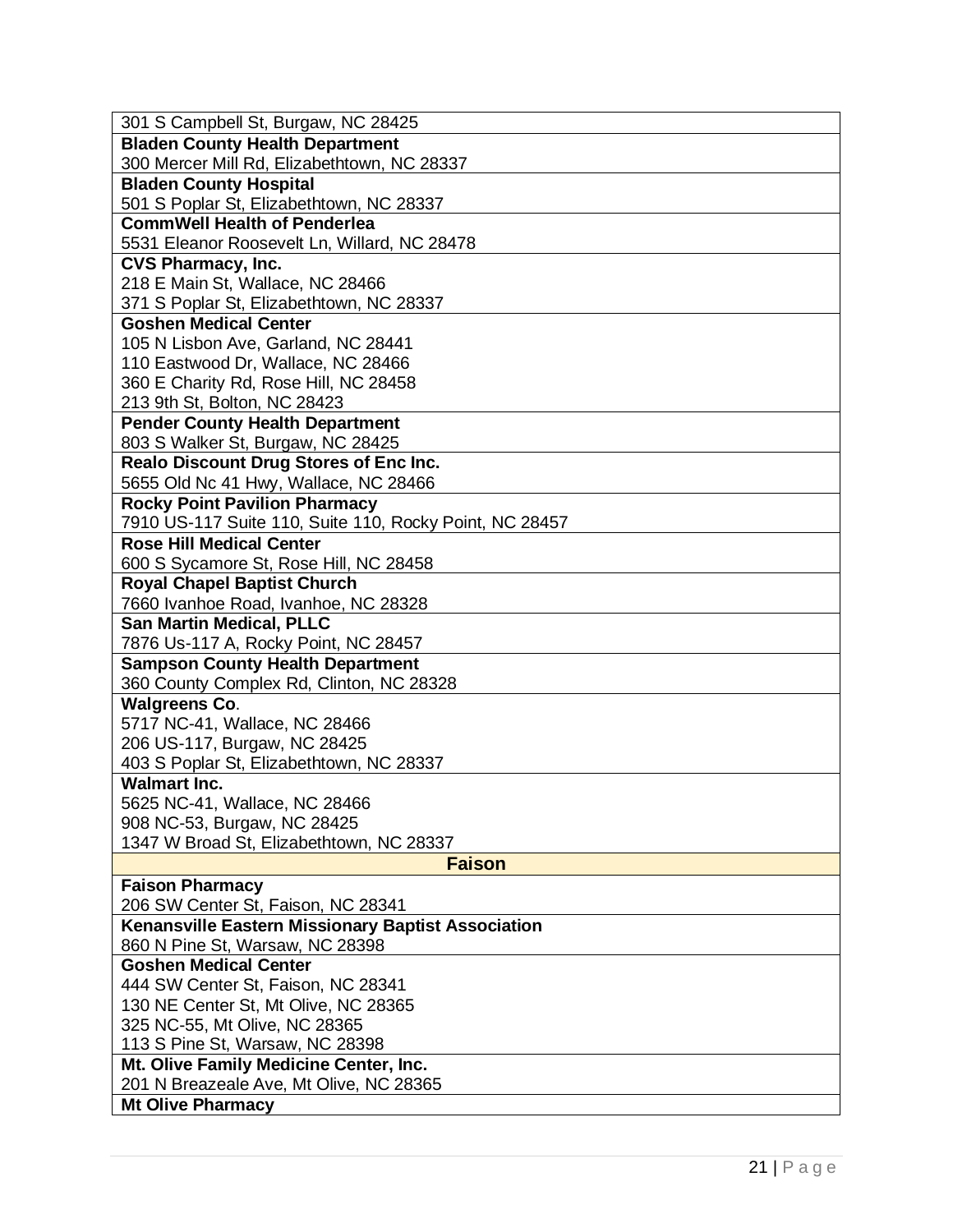| 615 N Breazeale Ave, Mt Olive, NC 28365                                            |
|------------------------------------------------------------------------------------|
| <b>Value Rx Pharmacy</b>                                                           |
| 107 S Pine St, Warsaw, NC 28398                                                    |
| <b>Walgreens Co.</b>                                                               |
| 1103 N Breazeale Ave, Mt Olive, NC 28365                                           |
| <b>Walmart Inc.</b>                                                                |
| 308 Nc-55, Mt Olive, NC 28365                                                      |
| <b>Fountain</b>                                                                    |
| <b>Antioch Church Ministries</b>                                                   |
| 2659 Railroad St, Bellarthur, NC 27811                                             |
| <b>Bryan Drugs</b>                                                                 |
| 112 Hospital Dr, Tarboro, NC 27886                                                 |
| <b>CVS Pharmacy, Inc.</b>                                                          |
| 4240 S Main St, Farmville, NC 27828                                                |
| 704 S Memorial Dr, Greenville, NC 27834                                            |
| 3040 Evans St, Greenville, NC 27834                                                |
| 770 W Fire Tower Rd, Winterville, NC 28590                                         |
| 1895 E Fire Tower Rd, Greenville, NC 27858<br>3116 E 10th St, Greenville, NC 27858 |
| <b>Drugco Discount Pharmacy</b>                                                    |
| 1507 N Main St, Tarboro, NC 27886                                                  |
| <b>Edgecombe County Health Department</b>                                          |
| 122 E St James St, Tarboro, NC 27886                                               |
| <b>Freedom Hill Community Health Center</b>                                        |
| 162 Nc-33, Tarboro, NC 27886                                                       |
| <b>Genoa Healthcare LLC</b>                                                        |
| 2602 Courtier Dr #2200, Greenville, NC 27834                                       |
| 835 Johns Hopkins Dr D, Greenville, NC 27834                                       |
| <b>Globe Pharmacy</b>                                                              |
| 401 Evans St, Greenville, NC 27858                                                 |
| <b>Greene County Department of Public Health</b>                                   |
| 227 Kingold Blvd Suite B, Snow Hill, NC 28580                                      |
| <b>Greenville Convention Center</b>                                                |
| 303 Greenville Blvd SW, Greenville, NC 27834                                       |
| <b>Harris Teeter Pharmacy</b>                                                      |
| 3040 Evans St #128, Greenville, NC 27834                                           |
| 2120 E Fire Tower Rd #101, Greenville, NC 27858                                    |
| <b>Healthwise Pharmacy</b>                                                         |
| 615b S Memorial Dr, Greenville, NC 27834                                           |
| <b>James D. Bernstein Community Center</b>                                         |
| 261 Belvoir Hwy, Greenville, NC 27834                                              |
| Kate B. Reynolds Medical Center                                                    |
| 205 M.L.K. Jr Pkwy, Snow Hill, NC 28580<br><b>Pharmville Drug</b>                  |
| 3754 S Main St, Farmville, NC 27828                                                |
| <b>Pinetops Pharmacy Inc</b>                                                       |
| 102 W Hamlet St, Pinetops, NC 27864                                                |
| <b>Pitt County Health Department</b>                                               |
| 201 Government Cir, Greenville, NC 27834                                           |
| <b>Publix Super Markets Inc.</b>                                                   |
|                                                                                    |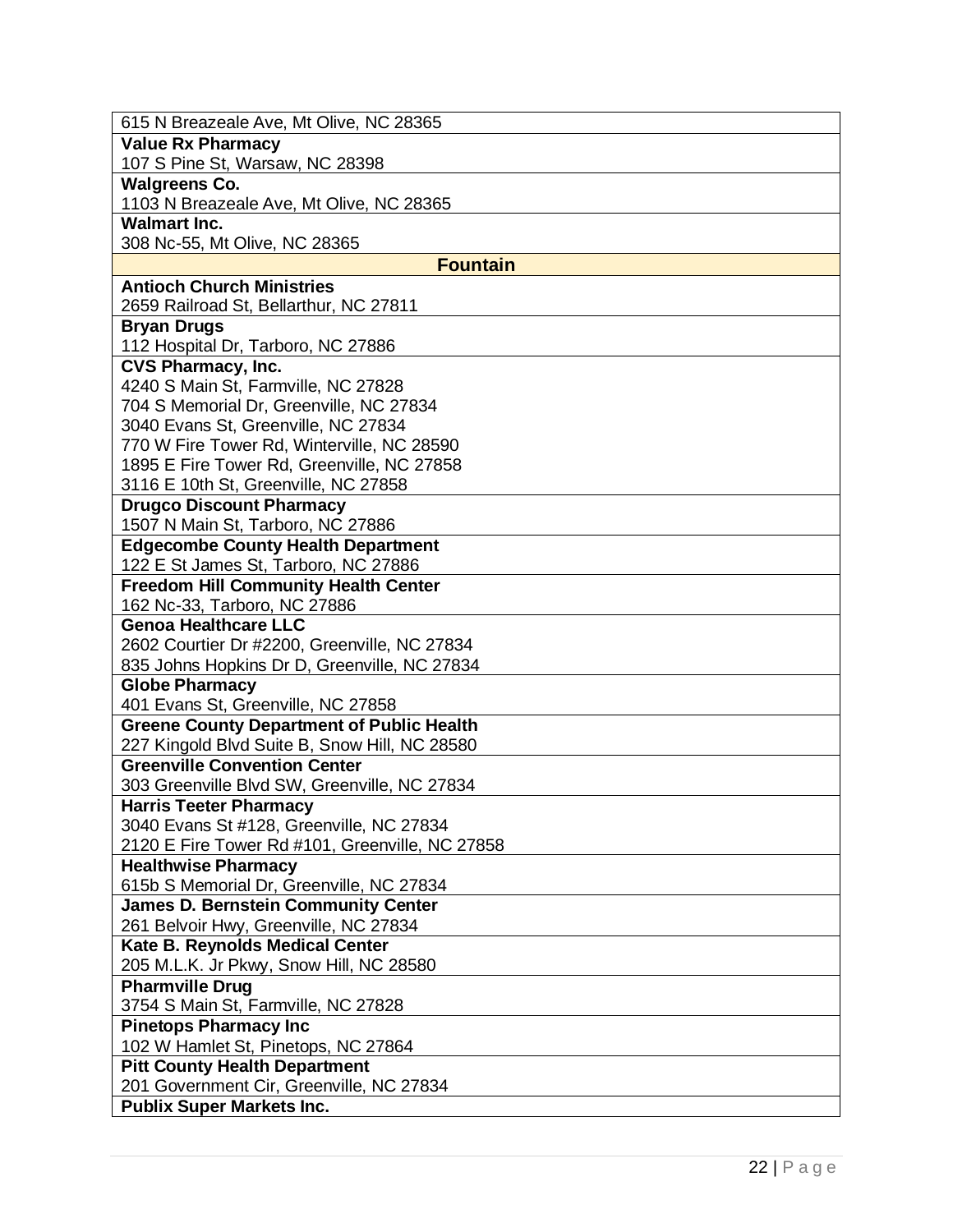| 705 Greenville Blvd Se, Greenville, NC 27858                       |
|--------------------------------------------------------------------|
| <b>Realo Discount Drugs</b>                                        |
| 1913 E Fire Tower Rd K, Greenville, NC 27858                       |
| <b>Sams Club</b>                                                   |
| 4240 Winterville Pkwy, Winterville, NC 28590                       |
| <b>Snow Hill Medical Center</b>                                    |
| 302 N Greene St, Snow Hill, NC 28580                               |
| <b>Thorne Drug Company</b>                                         |
| 2900 N Main St, Tarboro, NC 27886                                  |
| <b>Vidant Edgecombe Hospital</b>                                   |
| 111 Hospital Dr, Tarboro, NC 27886                                 |
| <b>Vidant Medical Center</b>                                       |
| Pitt Memorial Building, 2100 Stantonsburg Rd, Greenville, NC 27834 |
| <b>Walgreens Co.</b><br>2438 Stantonsburg Rd, Greenville, NC 27834 |
| 671 S Memorial Dr, Greenville, NC 27834                            |
| 103 Greenville Blvd Se, Greenville, NC 27858                       |
| 4211 NC-11, Winterville, NC 28590                                  |
| 1500 M.L.K. Jr Pkwy, Wilson, NC 27893                              |
| 1519 N Main St, Tarboro, NC 27886                                  |
| 915 SE 2nd St, Snow Hill, NC 28580                                 |
| 3101 E 10th St, Greenville, NC 27858                               |
| 5016 Old Tar Rd, Winterville, NC 28590                             |
| 2105 E Fire Tower Rd, Greenville, NC 27858                         |
| <b>Walmart Inc</b>                                                 |
| 2830 Gateway Dr, Greenville, NC 27834                              |
| 110 River Oaks Dr, Tarboro, NC 27886                               |
| 3801 S Memorial Dr, Winterville, NC 28590                          |
| 210 Greenville Blvd Sw, Greenville, NC 27834                       |
| <b>Wilson Community Health Center</b>                              |
| 303 Green St E, Wilson, NC 27893                                   |
| 1826 E Arlington Blvd, Greenville, NC 27858                        |
| <b>WC Rose Drug Store Inc Dba Thomas Drug Store</b>                |
| 309 Nash St N, Wilson, NC 27893                                    |
| <b>Wilsonvalue Drug Store</b><br>404 Nash St E, Wilson, NC 27893   |
| <b>Hendersonville, NC</b>                                          |
| <b>CVS Pharmacy</b>                                                |
| 1605 Four Seasons Blvd., Hendersonville, NC - (828) 693-4186       |
| <b>FastMed Urgent Care</b>                                         |
| 825 Spartanburg Hwy Suite 17, Hendersonville, NC - (828) 233-1664  |
| <b>Walgreens</b>                                                   |
| 601 Spartanburg Hwy, Hendersonville, NC                            |
| 114 Ashville Hwy, Hendersonville, NC                               |
| <b>Newton Grove</b>                                                |
| <b>Betsy Johnson Hospital</b>                                      |
| 800 Tilghman Dr, Dunn, NC 28334                                    |
| <b>Benson Health</b>                                               |
| 3333 NC-242, Benson, NC 27504                                      |
| <b>BHW LLC Diagnostics at Benson Parks and Recreation</b>          |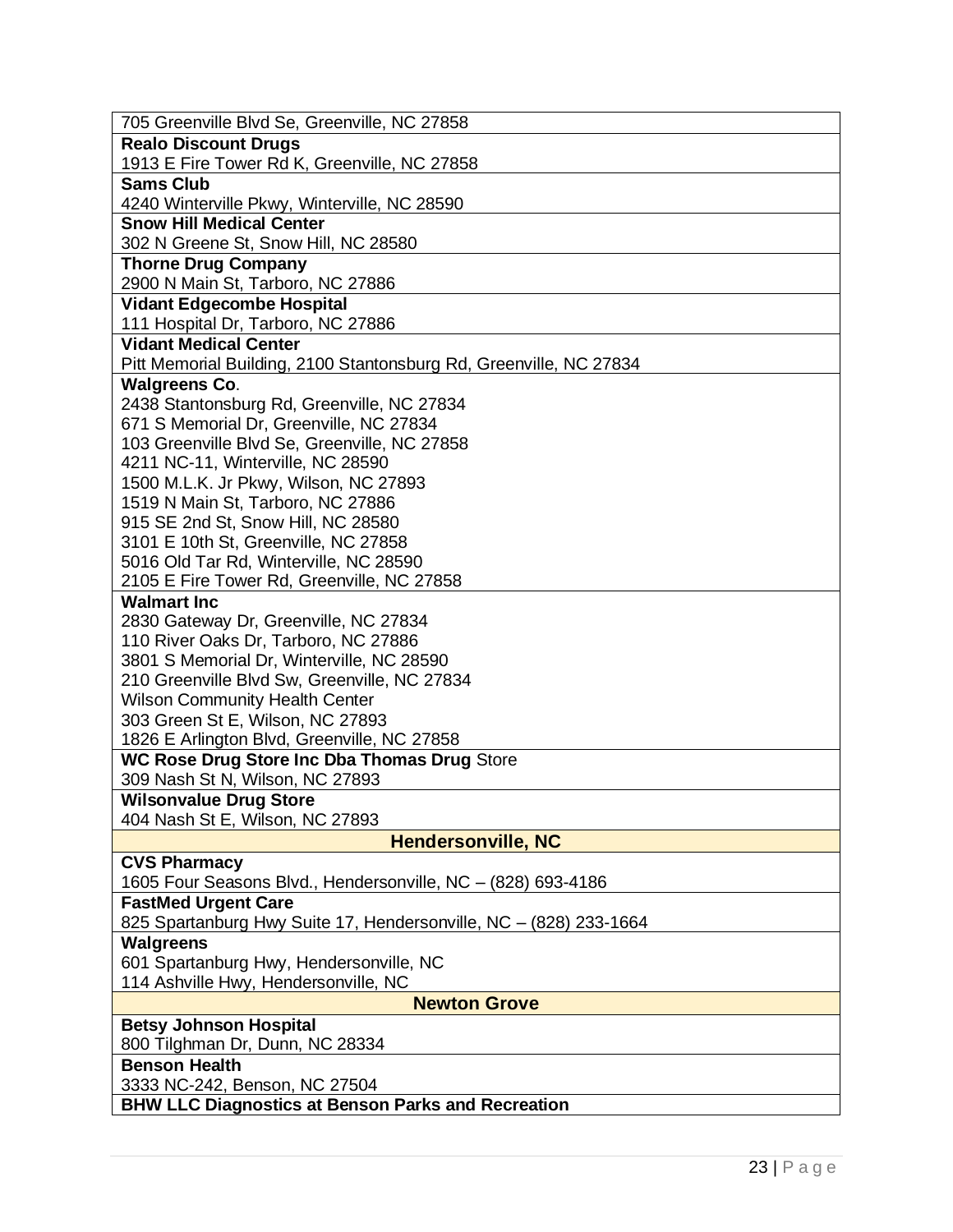| 1204 N Johnson St C, Benson, NC 27504                           |
|-----------------------------------------------------------------|
| <b>Carlie C's Pharmacy</b>                                      |
| 604 S Wall St, Benson, NC 27504                                 |
| <b>Coats Pharmacy Inc.</b>                                      |
| 393 N Mckinley St, Coats, NC 27521                              |
| <b>CommWell Health of Newton Grove/Spivey's Corner</b>          |
| 3331 Easy St, Dunn, NC 28334                                    |
| <b>CVS Pharmacy, Inc.</b>                                       |
| 80 W Jackson Blvd, Erwin, NC 28339                              |
| <b>Eastern Carolina Medical Center Pharmacy</b>                 |
| 1 Medical Dr, Benson, NC 27504                                  |
| <b>Goshen Medical Center</b>                                    |
| 801 Tilghman Dr Suite A, Dunn, NC 28334                         |
| <b>Medicine Center</b>                                          |
| 1402 W Cumberland St, Dunn, NC 28334                            |
| <b>Thomas Drug Store</b>                                        |
| 609 E Cumberland St, Dunn, NC 28334                             |
| <b>Walgreens Co.</b>                                            |
| 1501 W Cumberland St, Dunn, NC 28334                            |
| 403 E Main St, Benson, NC 27504                                 |
| <b>Walmart Inc.</b>                                             |
| 590 E Jackson Blvd, Erwin, NC 28339                             |
| <b>Whiteville, NC</b>                                           |
| <b>CVS Pharmacy</b>                                             |
| 900 N. J.K. Powell Blvd., Whiteville, NC - (910) 642-0194       |
| <b>Goshen Medical Center</b>                                    |
| 5 Whiteville Town Center, Whiteville, NC - (910) 212-6613       |
| 630 South Madison Street, Whiteville, NC - (910) 642-7463       |
| 800 Jefferson Street Suite 116, Whiteville, NC - (910) 642-2642 |
| <b>Walgreens</b>                                                |
| 803 N. J.K Powell Blvd., Whiteville, NC                         |
| <b>Whiteville Urgent Care</b>                                   |
| 614 North J.K Powell Blvd., Whiteville, NC - (910) 642-2009     |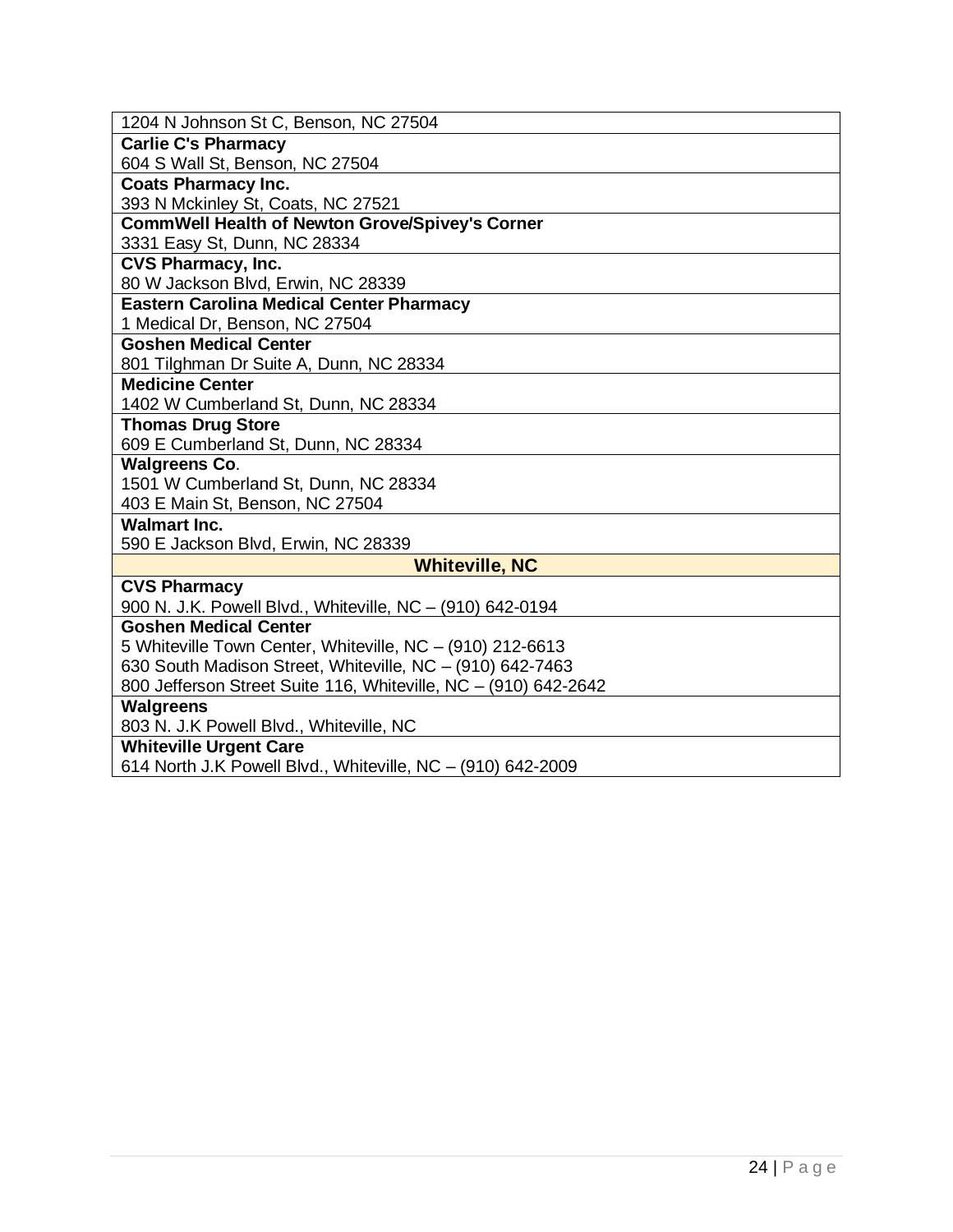# **Oklahoma**

### https://oklahoma.gov/health/county-health-departments/cherokee-countyhealth-department.html

| <b>Cherokee County</b>                                       |
|--------------------------------------------------------------|
| <b>Walgreens</b>                                             |
| 1905 S Muskogee Avenue, Tahlequah, OK 74464 - (918) 458-4283 |
| <b>Tahlequah Med Group Primary Care</b>                      |
| 1400 E Downing Street, Tahlequah, OK 74464 - (918) 456-0641  |
| <b>Tahlequah Drug Company</b>                                |
| 2028 Mahaney Avenue, Tahlequah, OK 74464 - (918) 431-0555    |
| <b>Neohealth - Hulbert Health Center</b>                     |
| 124 E Main Street, Hulbert, OK 74441 - (918) 772-1232        |
| <b>Valu-Med Pharmacy</b>                                     |
| 1201 S. Lee Street, Fort Gibson, OK 74434 - (918) 478-3002   |
|                                                              |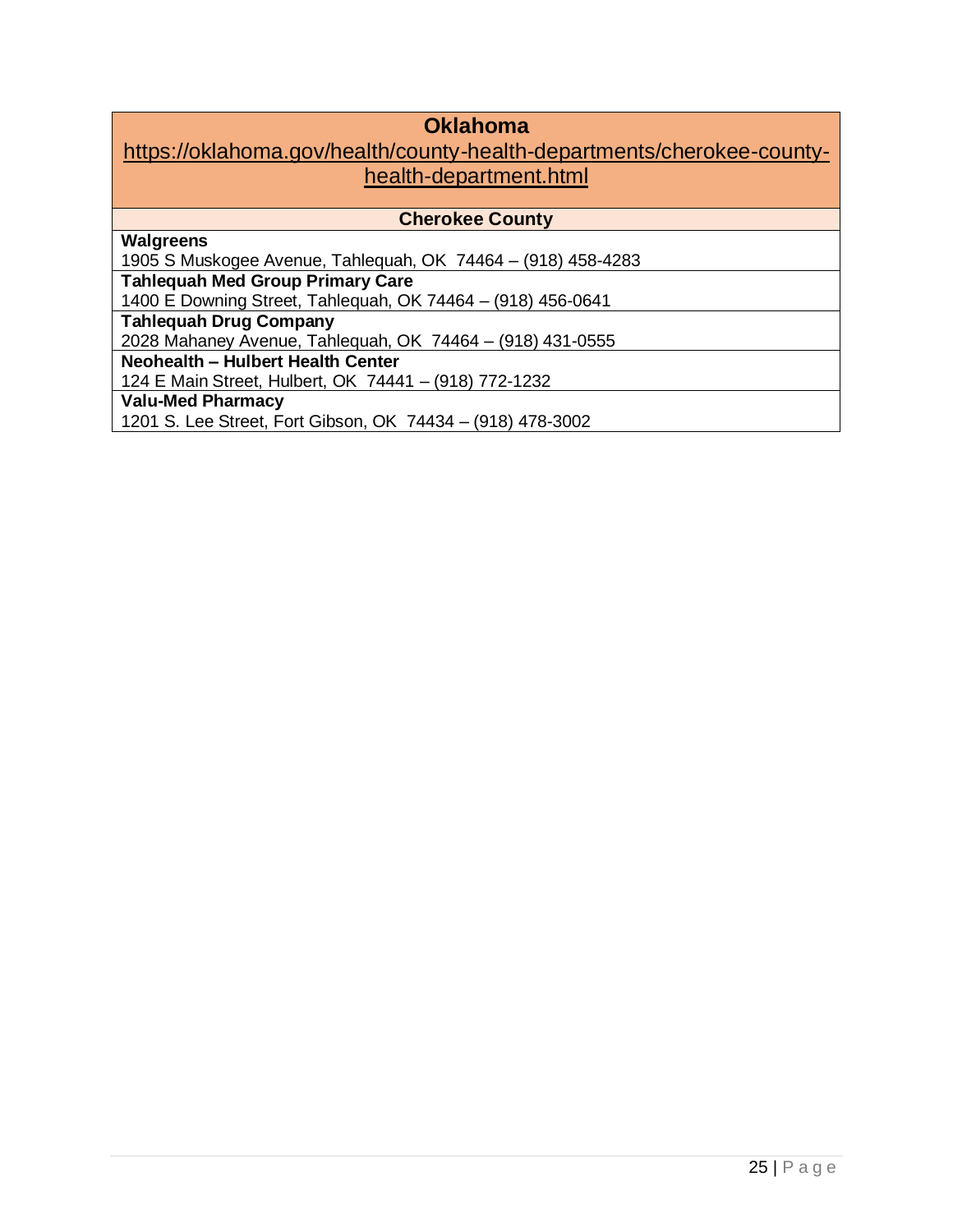| <b>South Carolina</b>                                    |
|----------------------------------------------------------|
| https://vaxlocator.dhec.sc.gov/                          |
|                                                          |
| <b>Colleton</b>                                          |
| <b>CVS Pharmacy</b>                                      |
| 555 Robertson Blvd, Walterboro, SC                       |
| <b>DHEC - Colleton Public Health Department</b>          |
| 219 S. Lemacks Street, Walterboro, SC - (855) 472-3432   |
| <b>Genesis Health Care, Inc.</b>                         |
| 457 Spruce Street, Walterboro, SC - (843) 781-7428       |
| <b>Lowcountry Urgent Care - Walterboro</b>               |
| 1515 Bells Hwy, Walterboro, SC - (843) 538-6240          |
| Walterboro Health Center - Fetter Health Care Network    |
| 302 Medical Park Drive, Walterboro, SC -- (843) 549-6853 |
| Gaffney                                                  |
| <b>DHEC - Broad River Electric Company</b>               |
| 811 Hammrick Street, Gaffney, SC - (855) 472-3432        |
| <b>DHEC - Cherokee County Health Department</b>          |
| 400 S Logan Street, Gaffney, SC - (855) 472-3432         |
| <b>Regenesis Community Health Center</b>                 |
| 1341 N. Limestone Street, Gaffney, SC - (864) 582-2411   |
| <b>Manning</b>                                           |
| <b>CVS Pharmacy</b>                                      |
| 119 West Boyce Street, Manning, SC                       |
| <b>DHEC - Clarendon County Health Department</b>         |
| 110 E. Boyce Street, Manning, SC - (855) 472-3432        |
| <b>Hope Health</b>                                       |
| 11 W. Hospital Street, Manning, SC - (803) 433-4321      |
| <b>Lowcountry Urgent Care</b>                            |
| 428 W. Boyce Street, Manning, SC - (803) 433-5600        |